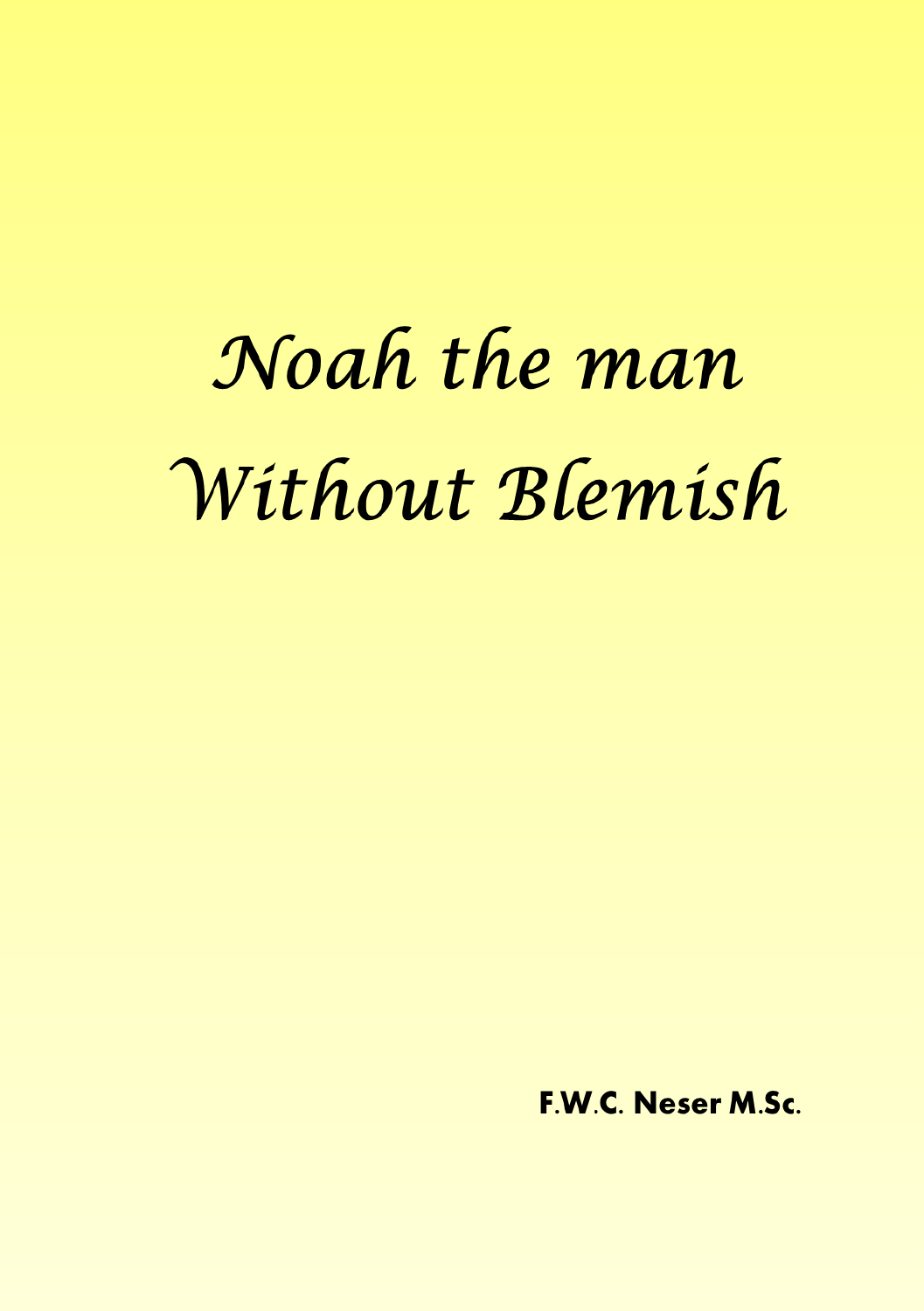# Noah

# the

# Just Man

By: F.W.C. Neser M.Sc.

Translated from Afrikaans to English Translators: Prof. Willie Coetzee & his wife Jean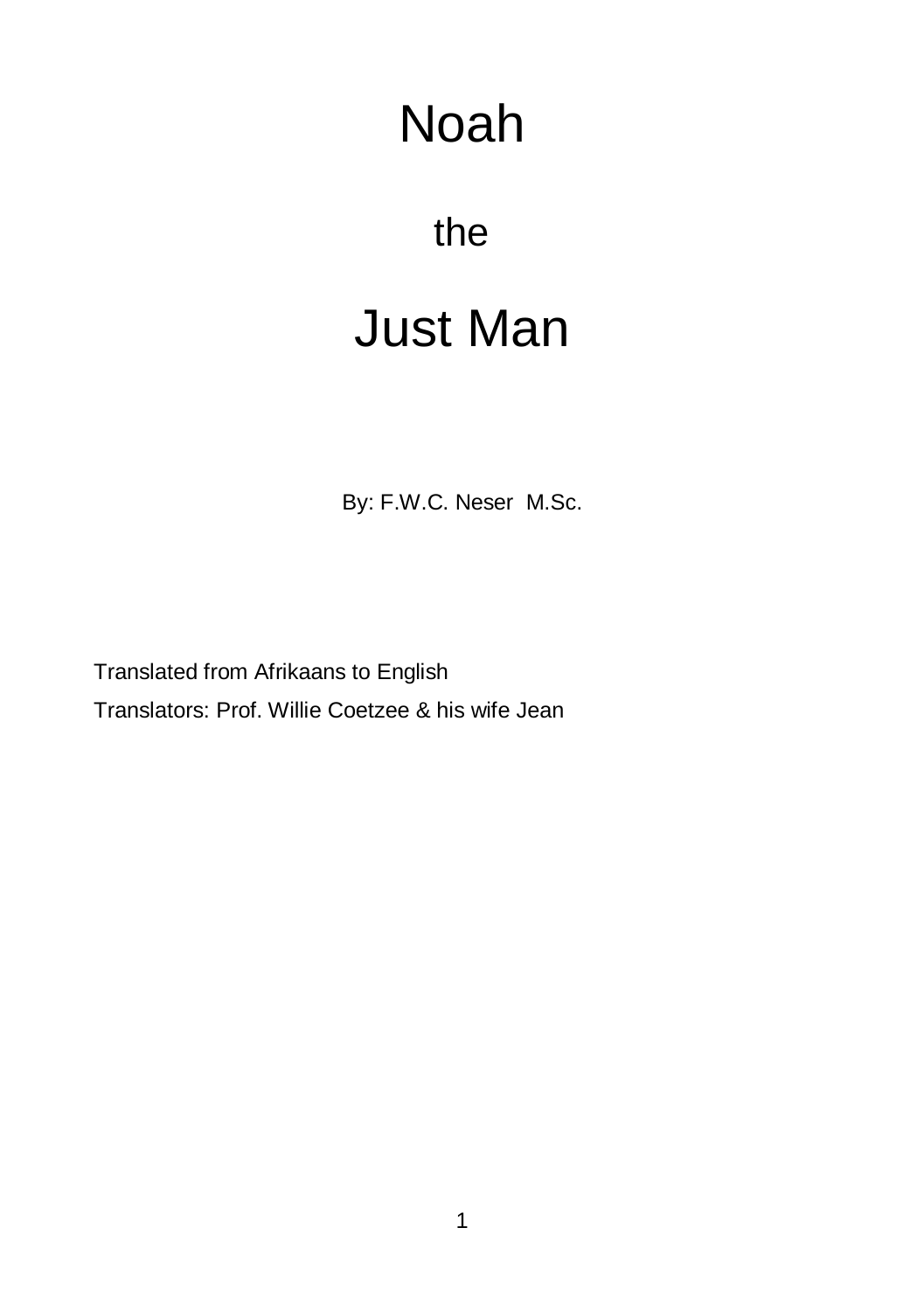|                                         | <b>Noah the Man without Blemish</b>                                               |
|-----------------------------------------|-----------------------------------------------------------------------------------|
| Author:                                 | F.W.C. Neser                                                                      |
| Copyright:                              | F.W.C. Neser                                                                      |
| Publisher:                              | F.W.C. Neser<br>P.O. Box 31571<br>Wonderboompoort<br>0033                         |
| Tel/Fax:<br>E-Mail address:<br>Website: | 012 379 8954<br>ekklesiakassetfonds.neser@gmail.com<br>www.israelmusthear.co.za   |
| Office hours:                           | Monday to Thursday<br>09h00 to 12h00                                              |
| Printer:<br>Tel:<br>Fax:<br>E-Mail:     | Minit Print Pretoria North<br>012-565-5288<br>012-565-5289<br>info@minitprint.biz |
| Edition:                                | 2008                                                                              |
| <b>ISBN</b>                             | 978-1-919933-00-9                                                                 |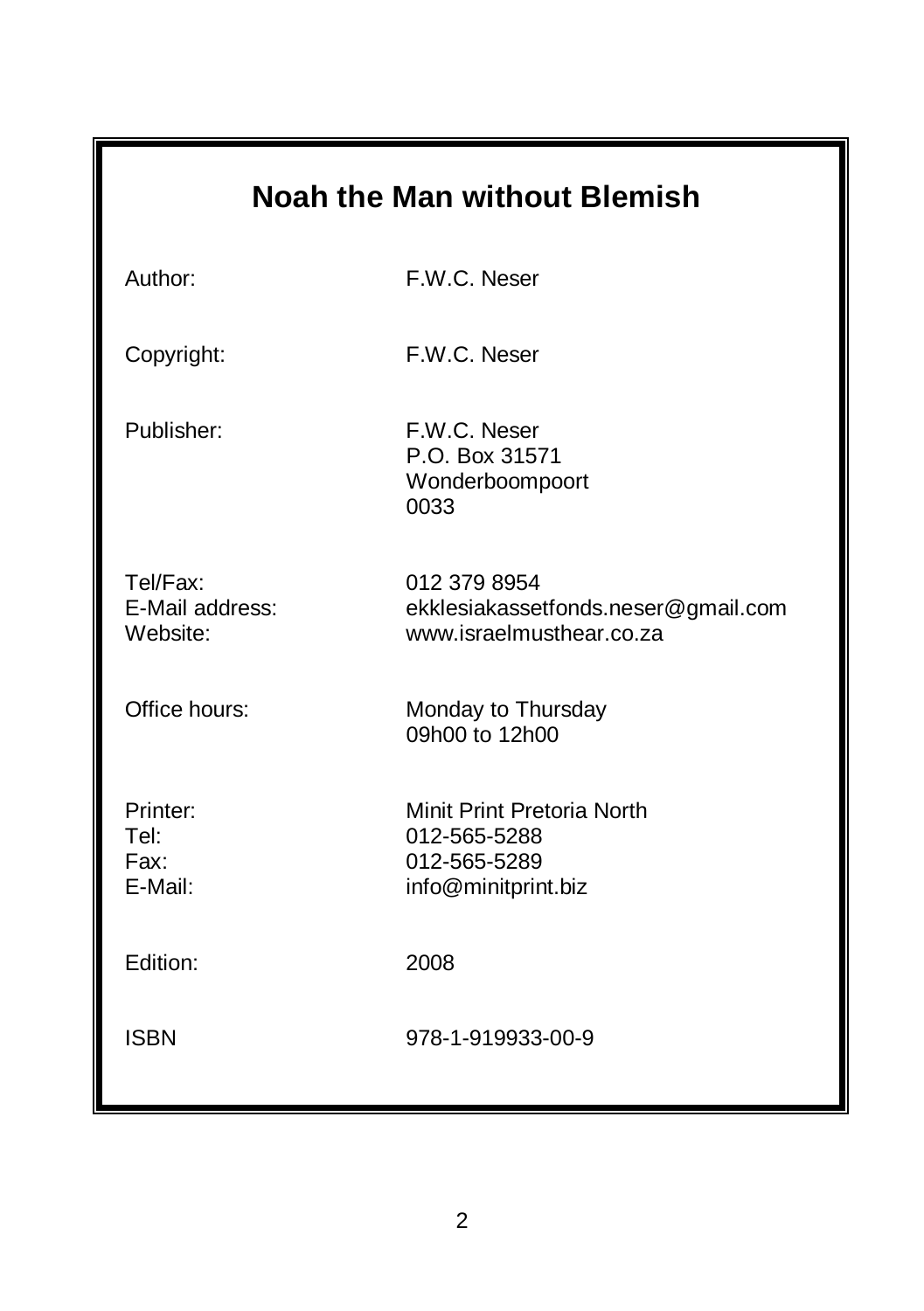# **Noah the Just Man**

This morning we will read together from Genesis 6:1-13.

Genesis 6:1-13:

- 1 AND it came to pass, when men began to multiply on the face of the earth, and daughters were born unto them,
- 2 That the sons of God saw the daughters of men that they *were* fair; and they took them wives of all which they chose.
- 3 And the LORD said, My spirit shall not always strive with man, for that he also *is* flesh: yet his days shall be a hundred and twenty years.
- 4 There were giants in the earth in those days; and also after that, when the sons of God came in unto the daughters of men, and they bare *children* to them, the same *became* mighty men which *were* of old, men of renown.
- 5 And GOD saw that the wickedness of man *was* great in the earth, and *that* every imagination of the thoughts of his heart *was* only evil continually.
- 6 And it repented the LORD that he had made man on the earth, and it grieved him at his heart.
- 7 And the LORD said, I will destroy man whom I have created from the face of the earth; both man, and beast, and the creeping thing, and the fowls of the air; for it repenteth me that I have made them.
- 8 But Noah found grace in the eyes of the LORD.
- 9 These *are* the generations of Noah: Noah was a just man *and* perfect in his generations, *and* Noah walked with God.
- 10 And Noah begat three sons, Shem, Ham, and Japheth.
- 11 The earth also was corrupt before God, and the earth was filled with violence.
- 12 And God looked upon the earth, and, behold, it was corrupt; for all flesh had corrupted his way upon the earth.
- 13 And God said unto Noah, The end of all flesh is come before me; for the earth is filled with violence through them; and, behold, I will destroy them with the earth.

This will be our reading today and may the LORD bless His word to our hearts.

My brother and sister, if you really want to understand something you have to determine how it originated. You will know a tree by the fruit it produces, but it all starts in the roots of the tree. Therefore, if we want to understand the world we live in, we have to investigate the beginning.

Today, I want to talk to you about "Noah the man without blemish!"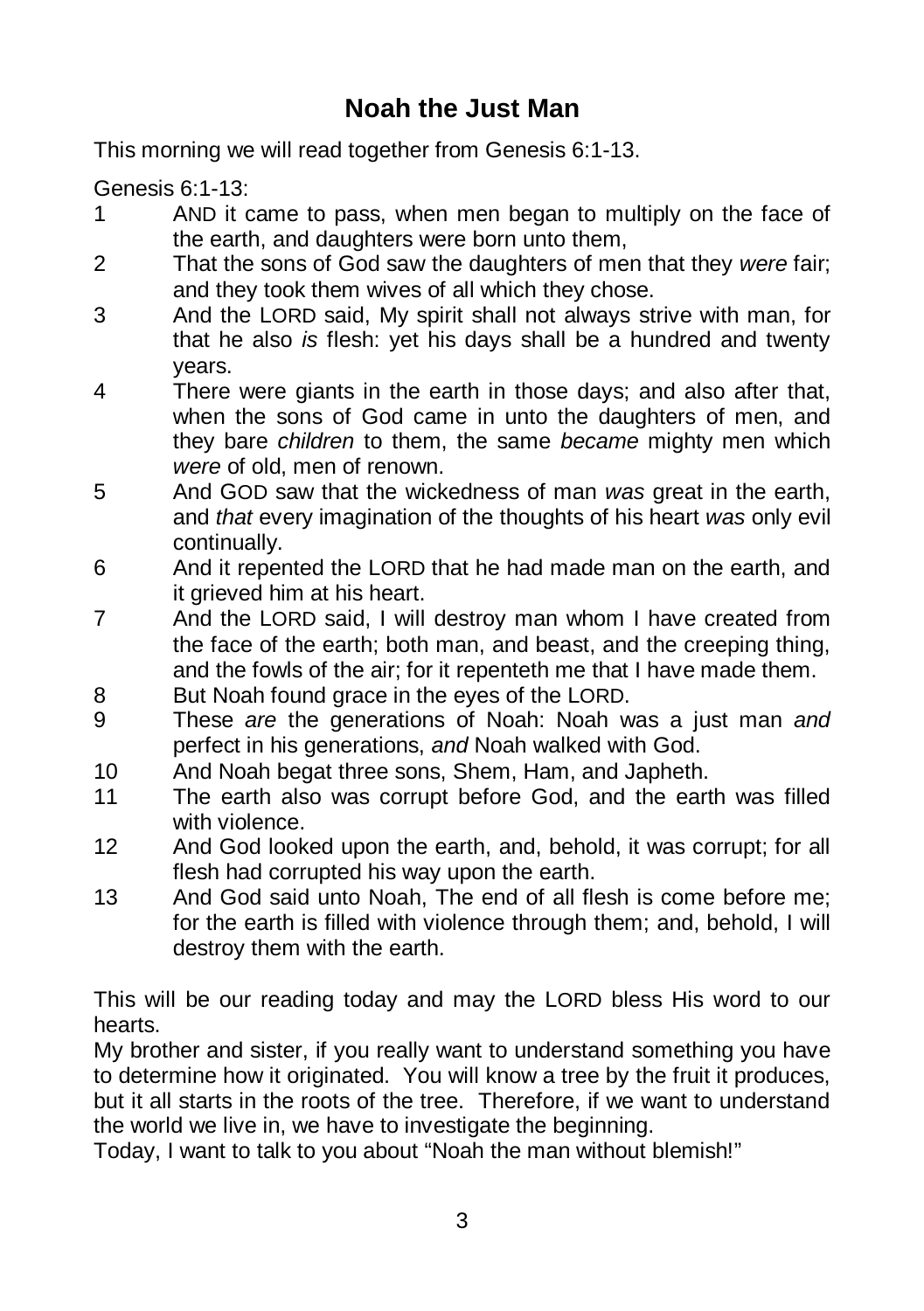## **Noah the Man without Blemish**

All of us talk in this world today, and I am sure that we can all see and you don't even have to be a Christian to realise that everything on this earth is not in place. This earth is unsafe. Things on this earth are dangerous, unreliable and there is no security. But if we have a look around us in this world many horribly cruel things are happening.

Because you are but a spot, amongst a huge crowd of people that can trample upon you, the only way that you will be able to determine what moved the masses, is to create a distance in order to view events so that they may be understood.

How can we know and understand what is going on today? Can we understand? Did God want us to understand and what was His intention? Was it for us to tell one another, "Ah my brother and sister you just have to believe". Now if only it were like this, I would say "Thank you LORD". However, to believe like a child is also important.

There are surely people amongst us, and I am sure you are here today because you are one of them, who want to understand the essence of things. I am such a person, I want to know. If God had meant for us to only believe, He would not have given us the Bible! He wouldn't have had everything written down! Then He would not have shown Himself to us and given us a Genesis, Leviticus, Exodus, and later the Chronicles. Now we can understand why the Prophet Hosea said:

Hosea 4:6:

6 My people are destroyed for lack of knowledge: because thou hast rejected knowledge, I will also reject thee, that thou shalt be no priest to me: seeing thou hast forgotten the law of thy God, I will also forget thy children.

God's word also says, "believe", yes, brother and sister, you only have to believe, but what is belief? Believe in the word of God. Which part of God's word, only a few verses in the Gospels? Verses concerning the birth and life and death and resurrection of our Lord Jesus? I am saying this in all piety.

For some people this is enough, but for me it is not. Why then was He killed and by whom? Why then was He resurrected? When I have a look at the world and the circumstances we are living in today, I will summarise it as follows: The seed of Satan and his fallen angels again want to destroy all Adamites just as in the time of Noah. That's how I explain the times we are living in just as in the days of Noah when the world was filled with violence. Today the world is full of violence and filled with people whose thoughts are evil, just as in the days of Noah.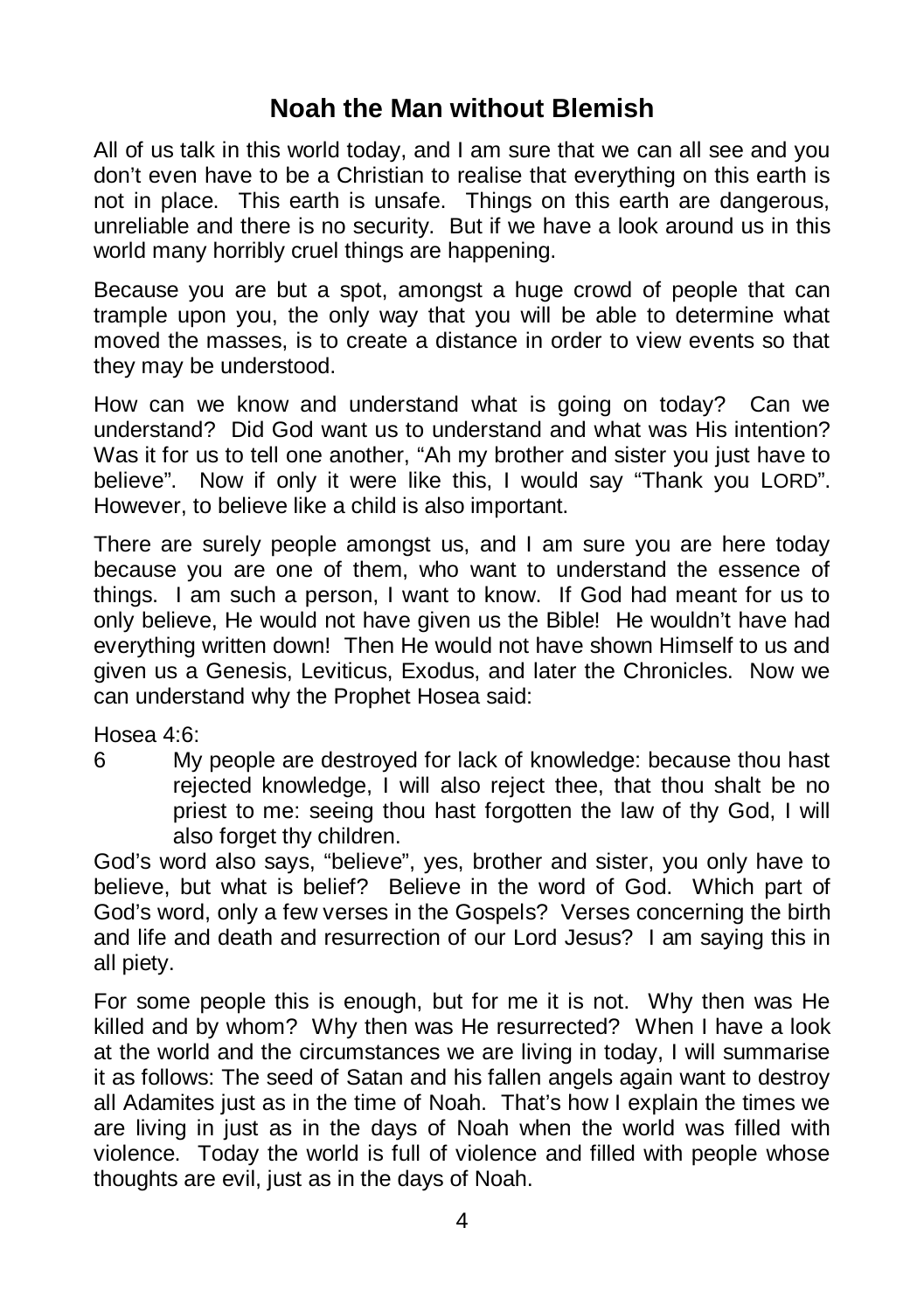Where does it come from?

How can one explain it?

Our Lord Jesus gave us His prophetical statement in:

Matthew 24:36-39:

- 36 But of that day and hour knoweth no *man*, no, not the angels of heaven, but my Father only.
- 37 But as the days of Noe *were*, so shall also the coming of the Son of man be.
- 38 For as in the days that were before the flood they were eating and drinking, marrying and giving in marriage, until the day that Noe entered into the ark
- 39 And knew not until the flood came, and took them all away; so shall also the coming of the Son of man be.

# **As In the Days of Noah**

If the Lord Jesus then tells me "just as in the days of Noah", I will investigate the days of Noah this morning and then I will have a better understanding. All of us agree and other churches also predict that the return of the LORD is imminent.

As we have said, there was violence; everything people thought of was evil. It was indicative of the time in the days of Noah also of the circumstances today. Another aspect of that time, which is just as prominent today, is that people didn't understand. People truly didn't know what was happening, then, just as today, they think that they know.

Let us read:

Daniel 12:10:

(Daniel also writes about the end times and here he writes concerning the times we are living in)

10 Many shall be purified, and made white, and tried; but the wicked shall do wickedly: and none of the wicked shall understand; but the wise shall understand.

Speaking of Daniel my brother and sister listen, he says "many shall be purified, and made white, and tried".

I don't want to scare you. Many preachers and movements say, "don't be negative", thus speak only of prosperity, healing, salvation and victory. It is true my brother and sister, it is all in the Bible, but it is also in the Bible that we will be purified and freed from sins and therefore I have to say that to you as well. As I have said in the beginning of this message, use opportunities to strengthen yourself in the LORD as the end times are near. In other words Daniel also says, "they didn't understand".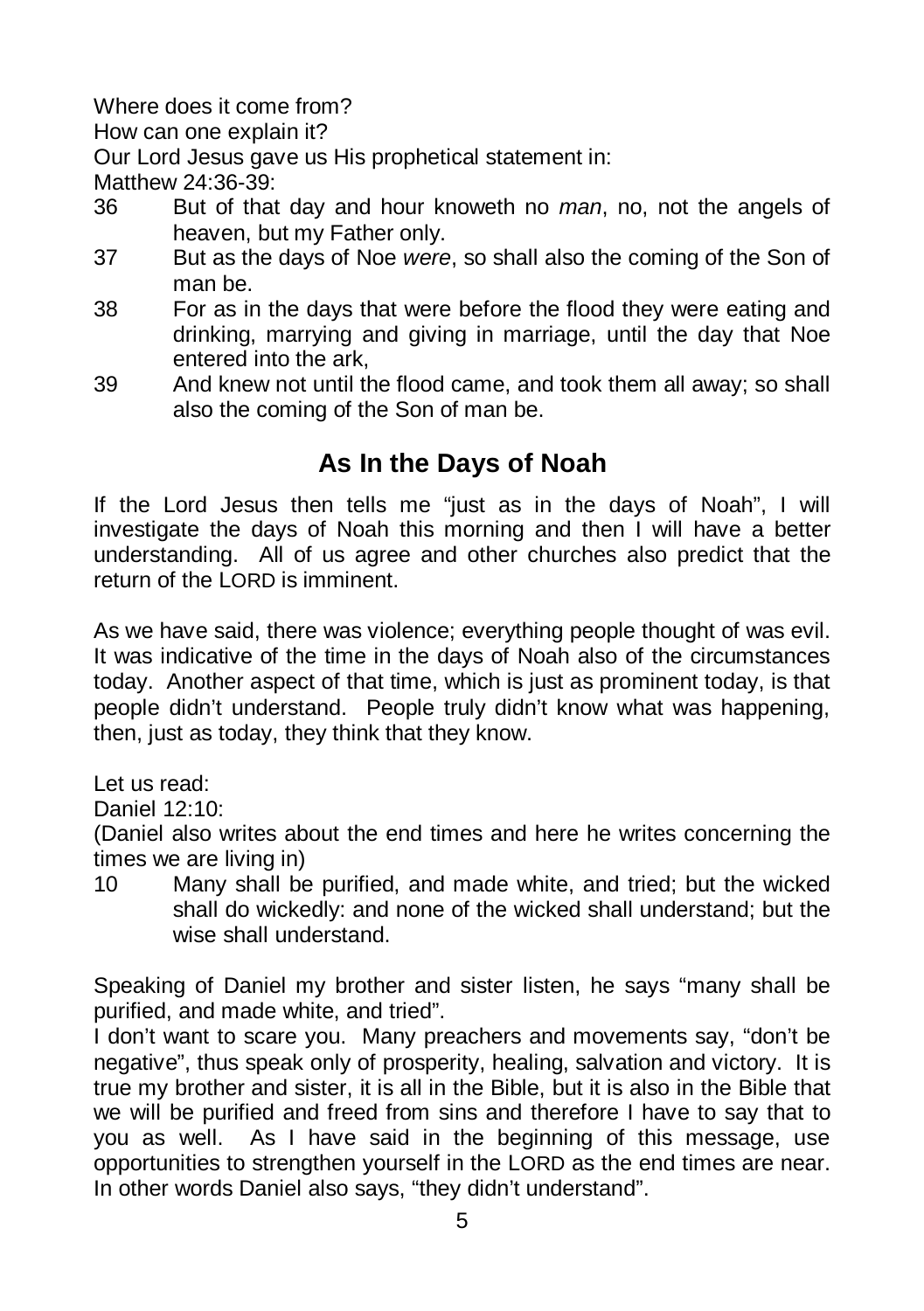I read from Luke 21, for this congregation, a well-known text. Luke 21:34-36:

- 34 And take heed to yourselves, lest at any time your hearts be overcharged with surfeiting, and drunkenness, and cares of this life, and so that day come upon you unawares.
- 35 For as a snare shall it come on all them that dwell on the face of the whole earth.
- 36 Watch ye therefore, and pray always, that ye may be accounted worthy to escape all these things that shall come to pass, and to stand before the Son of man.

Here we have two classes of people, the one class being the people with surfeiting and drunkenness. The meaning of surfeiting is to be rich, to have more than enough, living the rich and good life. Those of us sitting here most probably don't know this life style as we are used to a simple, normal life style, but you ought to go to the outside world and take note of it. I also just hear about the things that rich people are living this type of life of surfeiting and drunkenness.

Unfortunately I don't have time to elaborate on this aspect today. Look at history and the origin and fall of civilisations. The moment before it happens, because actually it destroys itself, you will find two classes of people, they sift and sort themselves out. A small group will be very rich, make money easily and throw it around as we will throw sand and stone. To them it means nothing. They live with surfeiting and drunkenness because they can normally control this. However, the majority of people will be busy with the daily tasks of what life expects from them.

My brother and sister, this congregation of ours and most of the children of the LORD will fall into this category. Therefore I want to tell you this morning, just as the rich people are warned, you and I are also warned. Don't allow worries and troubles to get you down and prevent you from being prepared for the return of the LORD. This is a very serious warning!

"They will not understand" - when I had a better look at this "understand" I found it very interesting. In Matthew 13 the Lord Jesus gives us His parables and in verses 10 and 11, I found these very interesting words: Matthew 13: 10-11:

- 10 And the disciples came, and said unto him, Why speakest thou unto them in parables?
- 11 He answered and said unto them, because it is given unto you to know the mysteries of the kingdom of heaven, but to them it is not given.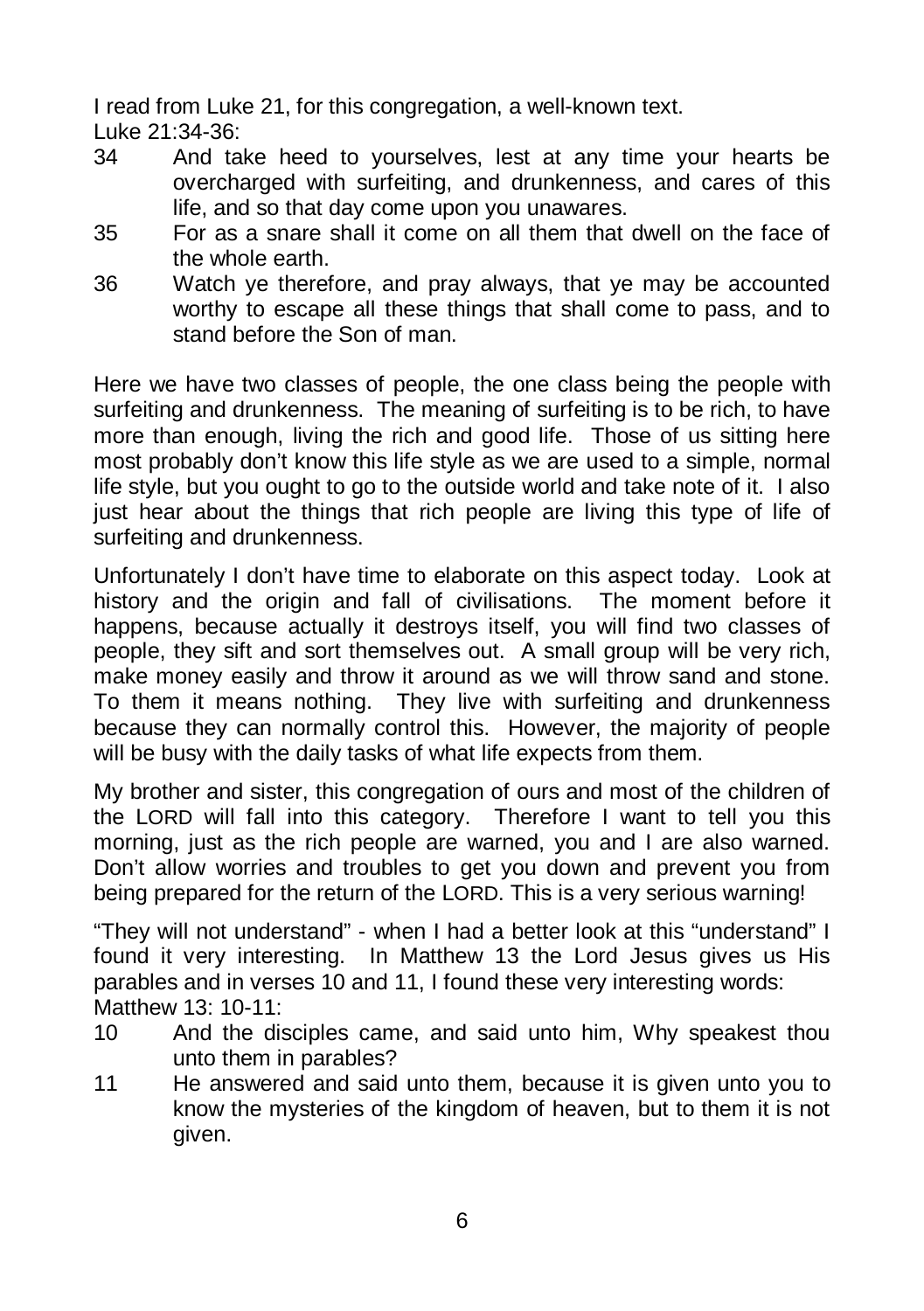I have been wondering about this for a long time, not only when I prepared for this message. Let's carefully observe the days of Noah. All the people were corrupted because of these sons of God who had mixed with the daughters of men and then created a new race on earth. This race was in conflict with God and rebelled against Him. On closer look they have infiltrated man on earth to such an extent that there was hardly any seed of God left, only Noah.

Therefore the world as it was at that time could not continue.

God had to do something drastic. In the next generation after Noah, the smallest little part, which came from Noah, would physically be lost and then God would have no entry to this world what so ever! God can do anything. He can even rip open your heart (pardon the harsh words) and say, "I want to come and stay here!"

But where are your rights?

Where is your approval?

If a father threatens to spank his son if he doesn't put his arms around his father's neck and tell him he loves him and that he is the best father in the world, will he gain anything if his son then does as he is told? I don't think so!

Our Heavenly Father also does not want to force us to love Him. He doesn't appreciate forced love like this; thus He wouldn't have had other options if He hadn't intervened drastically with the flood of water. Noah was the only one who remained loyal to God because he loved God.

### **In the Time of Jesus**

In the time of our Lord Jesus, this seed just carried on and had a severe grip on a part of God's nation to which He was called. It was only but a small section of God's nation as the largest section was on the outside and that is why He sent His disciples to the " lost sheep of Israel". They were on the outside, they were widely spread and lost. That is what the apostles according to history did, but according to the Word, Jesus had to go to Jerusalem because He had to die there. This is where He had to pay the price and determine the way.

Most of those people "could not understand" as the seed in them were adulterated and they were not meant to understand. That is also the reason why the Lord Jesus spoke to them in parables and why only the disciples could understand.

Today I have to make a drastic statement, a severe statement; for which I will be crucified and alienated even more. I want to tell you, just as in the days of Noah. Jesus also said: "it will be as in the days of Noah". Not only the violence, not only their evil thoughts; they also didn't understand. Why couldn't they understand? Why were they full of violence? Because they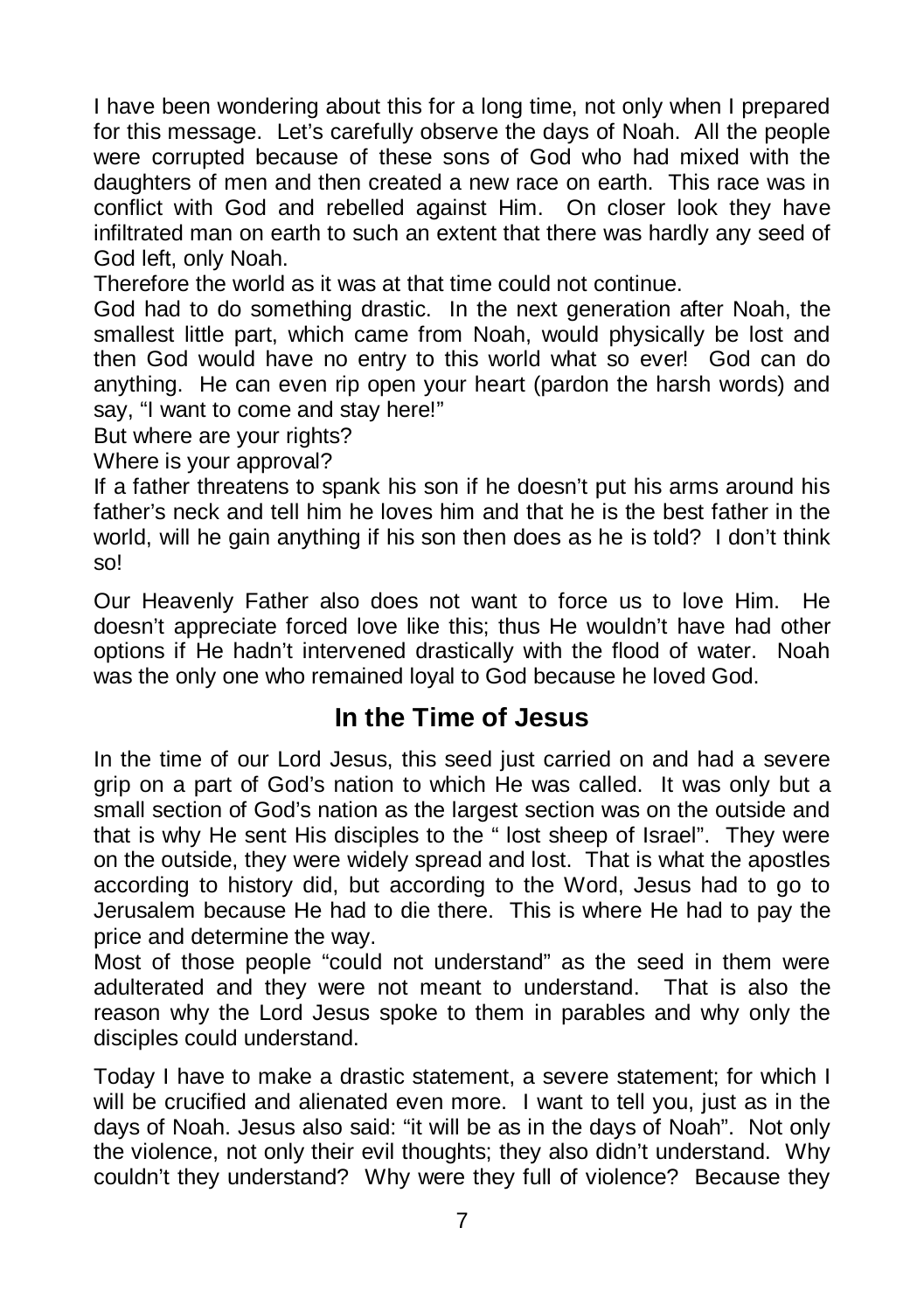were full of Satan's seed. There was only a small group left. Only a small group, and just as it was with the conflict of Noah, so will today's conflict be for that small group.

# **Today**

Just as God had to do something drastic in the time of Noah, otherwise there would not have been any one with the seed of God left, He will do something drastic today. This is the explanation and this is the reason for the conflict. How do you and I persevere by the grace of God? I want to put it to you brother and sister, we have the same seed as that of Noah, and therefore you and I are facing the same challenge as Noah was facing then. I will explain this to you later on. Thus you can not (excuse the word I use, but through lack of a better word) continue to serve God in such a lazy, careless way!

Let's have a look at:

Hebrews 11:7 - we are talking of Noah - - - -

"By faith Noah, being warned of God of things not seen as yet, moved with fear, prepared an ark to the saving of his house";

[Genesis 6.13-22](http://aol.bartleby.com/108/01/6.html) – "by which he condemned the world, and became heir of the righteousness which is by faith".

Let's have a look at what Noah did, we have to do the same.

"By faith Noah, being warned of God of things not seen as yet".

Didn't we receive a godly warning?

Was the LORD not good to us by revealing His word to us?

Is the LORD not good that He gave us an identity?

Is the LORD not good to give us the Bible in a language we can understand?

Is the LORD not good that He gave us the insight so that we could understand His word and that we are capable of recognising the end times?

Is there not a godly warning in the end times we're living in?

Noah received a godly warning concerning something not seen before. There had been no flood of waters yet so they mocked him, carrying on like maniacs. Just remember, it was the seed of Satan and fallen angels. They must have gone on like crazy just as they are doing with you and me. If we stand out, they will scorn even more. Then there are those who will react just like a tortoise who retreats into its shell, because they are being scorned.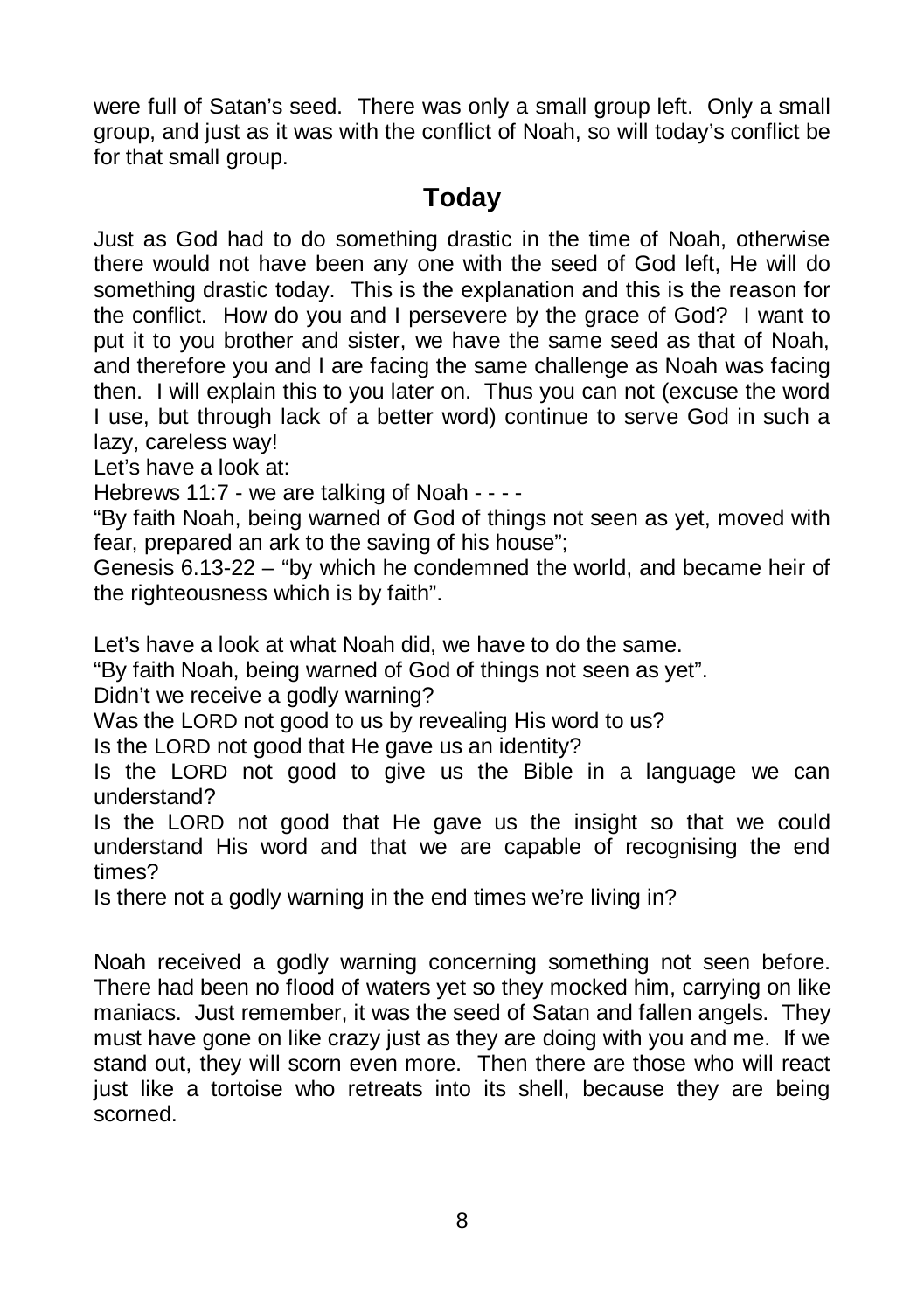But that is exactly what we must do - **"stand out",** let them accuse and make fun of us, we are busy with what is as yet not seen. God has told us so just as He has told Noah. We understand it, the others don't.

#### Listen:

"Warned of things not seen as yet, moved with fear prepared an ark to the saving of his house".

My brothers and sisters are you still moved by holy fear? Some of us don't even move at all, we just sit. Noah moved. It must have been a huge task to collect and gather all the material for the ark in time. On top of it I think Noah was a man with an exceptional personality. I think he has used many of those scorners and carriers of Satan's seed to chop the wood and everything else he required. He had the personality and the energy to do so. When everything was done he called the animals and even they obeyed him. Noah had a "nation" of God in him, just as a descendent of God who has the genes of God.

That is why the LORD promised us the Holy Spirit to also experience that energy and spark. A true child of God has an inheritance of authority which you and I must get hold of, so that we also can move – move with authority.

He completed the ark for the salvation of his family. He started working in reverent obedience. You and I must also start working in reverent obedience. Ask the LORD this morning, I don't want to chastise you, but there is such little movement amongst us, we, the people who know the exact truth.

# **Sons of God**

Let us look into this matter at greater length. We have discussed it before so you are familiar with it. You will also find it on several of my cassettes, it is also written in our books, but let's have a fresh look at it today. Genesis 6:1-2:

- 1 AND it came to pass, when men began to multiply on the face of the earth, and daughters were born unto them,
- 2 That the sons of God saw the daughters of men that they *were* fair; and they took them wives of all which they chose.

The word "men" in the original Hebrew is Adam!

Remember at that stage the races were not mixed. A true, pure race of God existed. They must have been beautiful people, both the sons and the daughters were so pretty because there was no impurity in them. All of them were the same kind, no wonder they were so beautiful.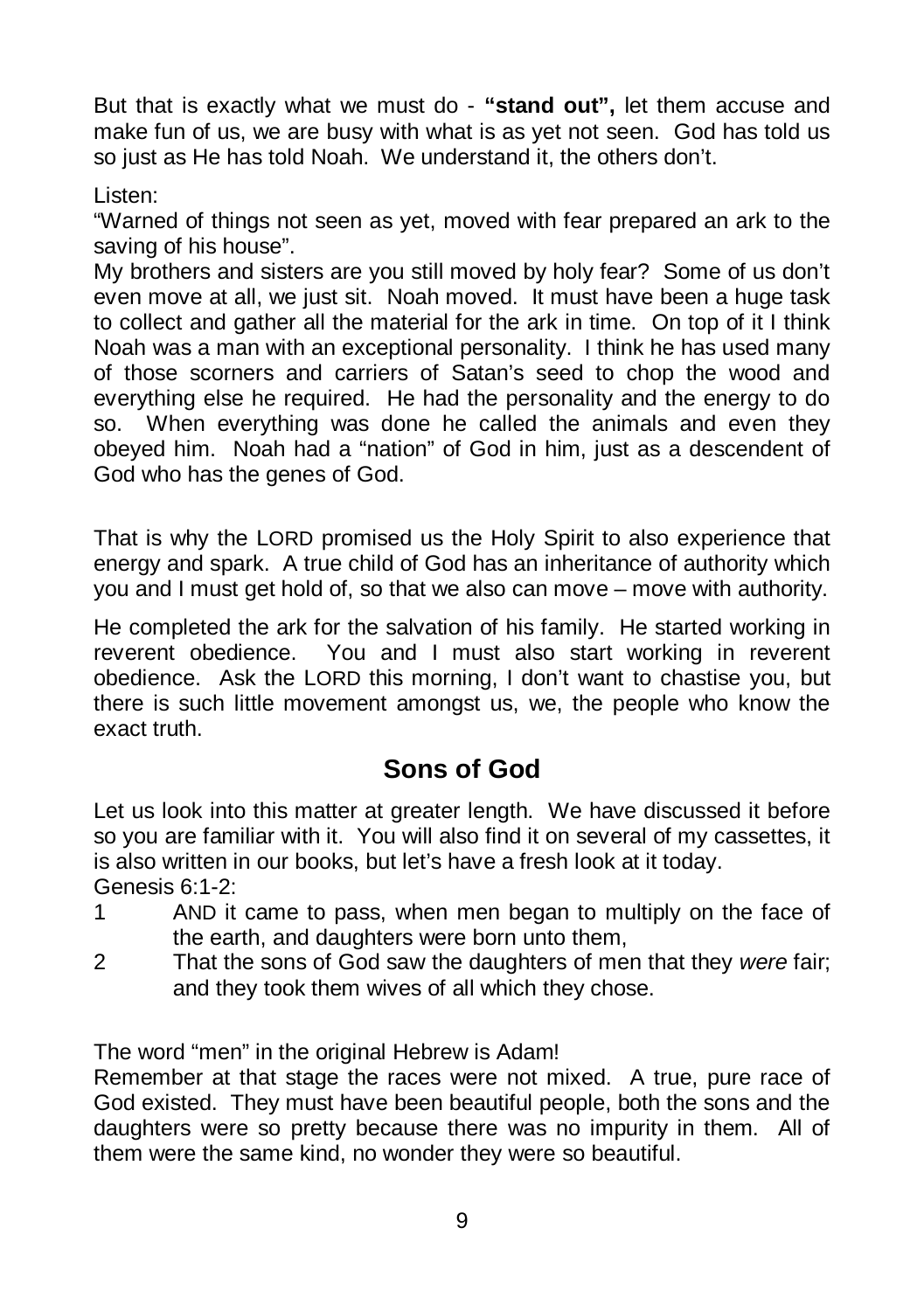They had a good time. It was wonderful to observe the beautiful girls as beautiful creations of God. A good-looking person is nice to look at. Today Satan is still doing it. I will be frank this morning. We are all people and we have men in this congregation. Praise God if you are not guilty, because it is an ego boost for a man to have succeeded with a beautiful girl. Is it not true? You can say amen if it is true! This is the truth because it is Satan. Today it is still the same.

What I will tell you might shock you, you might not agree but you can at least think about it.

"The sons of God saw."

Let me give you a few translations of: "sons of God."

The "Septuagint" says - "Angels of God";

The "New English Bible" says - "the sons of the god's";

The "Good News Bible" says - "super natural beings".

In other words, it was super natural beings who saw the daughters of men, whom they chose to have their children with. This was the start of a brand new race.

Where are these descendants today?

They are with us and they are busy to swamp us.

God will have to step in, intervene; otherwise the same will happen as what happened in the time of Noah: God then intervened with the Deluge that prevented total eradication of the Adamic race. God will intervene once more, only this time with fire.

I believe this is what Psalm 91 tells us.

In the time of Noah it was the ark, this time it will be the shelter of the Almighty (Ps 91:1). Read the whole of Psalm 91 with care. The thousand, which will fall at your side and the ten thousand to your right hand can only happen with the last judgement of an atomic judgement.

Let's have a closer look at these "sons of God".

Jude verse 6:

And the angels which kept not their first estate, but left their own habitation, he hath reserved in everlasting chains under darkness unto the judgment of the great day.

"Angels which kept not their first estate", this means that they had left their domain, indicating the area where they were allowed to move. These angels had homes and angel bodies but they left them to adopt human bodies and homes.

The word used for homes in Greek is "oiketerion" and only appears twice in the Bible.

2 Corinthians 5:2:

For in this we groan, earnestly desiring to be clothed upon with our house which is from heaven.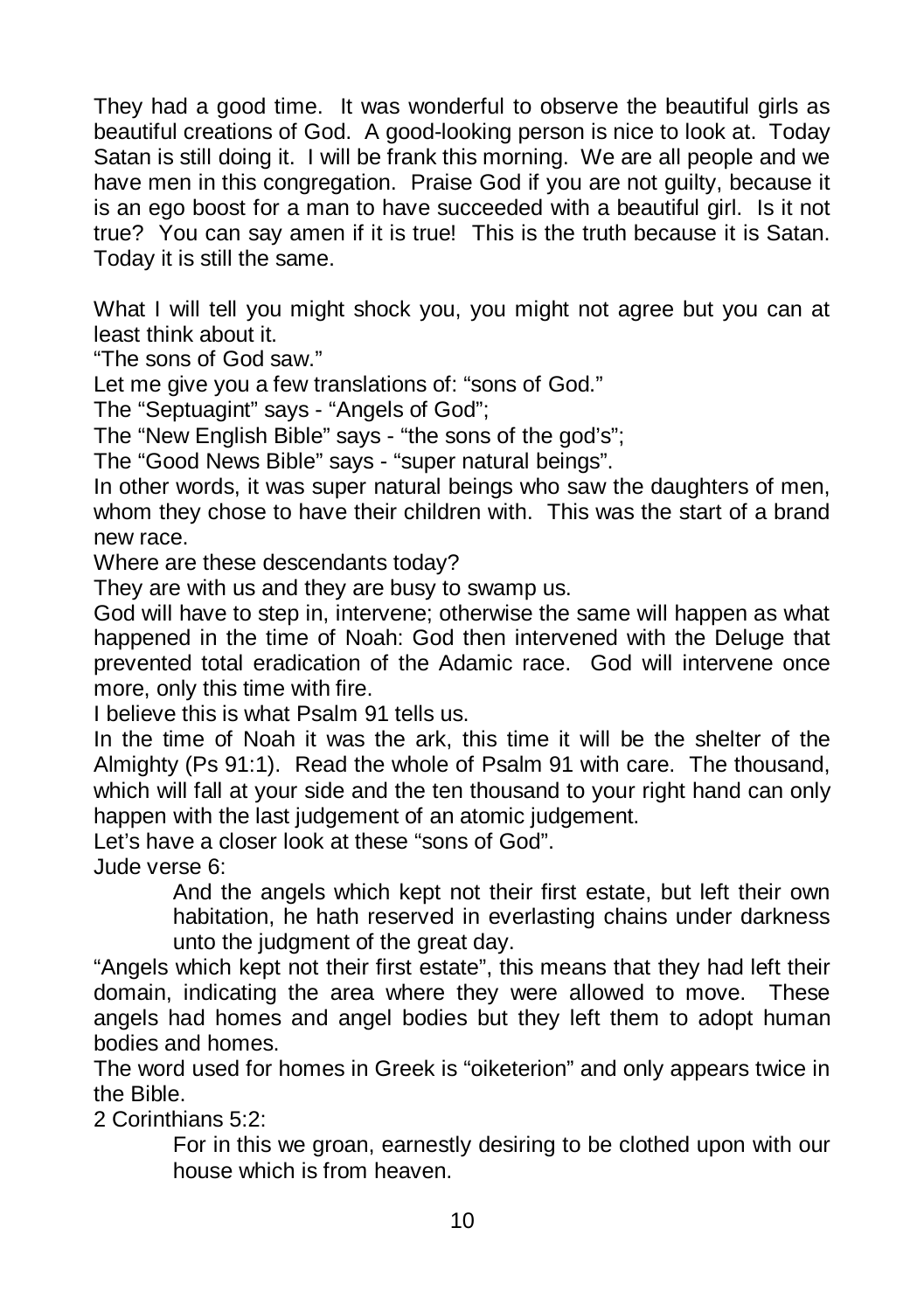The word "house" in 2 Corinthians 5:2 is exactly the same as the word used in Jude verse 6.

At this moment our house is our body, the Bible describes this as a tent. A tent is a temporary house. Our bodies also are temporary homes. The moment we die and we blow out our last breath, we leave this temporary house and we go to the house the LORD has prepared for us, just as the angels left their homes to accept a human house. Now this is the very important and interesting thing I spoke about earlier and what I meant when I said that you would most probably not agree with me.

Let's read Hebrews 13:2:

Be not forgetful to entertain strangers: for thereby some have entertained angels unawares.

"Entertained angels unawares".

How can you entertain a guest?

You can only entertain a guest if you can see him, if that person looks like a human being! In other words, there are angels who appear on earth as human beings even today. They have appeared to Abraham while he was sitting under the oak trees at Mamre.

They appeared to humans at various other occasions in the time of the Bible. We are therefore warned to show our hospitality, because we might be entertaining an angel. This will be a great privilege although we might not be aware of it. It will obviously be an angel, who has adopted an earthly human body for a special reason, as it also states in: Hebrews 1:13-14:

- 13 But to which of the angels said he at any time, Sit on my right hand, until I make thine enemies thy footstool?
- 14 Are they not all ministering spirits, sent forth to minister for them who shall be heirs of salvation?

#### **"Sent forth to minister for them".**

Why would those angels even today then not adopt a human body, by order of God to perform a task? They performed a task when they spoke to Abraham. They performed a task when they lead Lot and his family by the hand out of Sodom when they didn't want to leave. The angels appeared in human form to perform their duties.

Is there not urgency today? I believe so. I believe if we had eyes to see we would see how many times we have been saved from great danger by angels we couldn't see, but who could see us.

I don't want to dwell on this any longer. The point is those angels had their domain, the area where they could move and perform tasks, just as Satan, created a new race on earth with bad intentions. It is that race which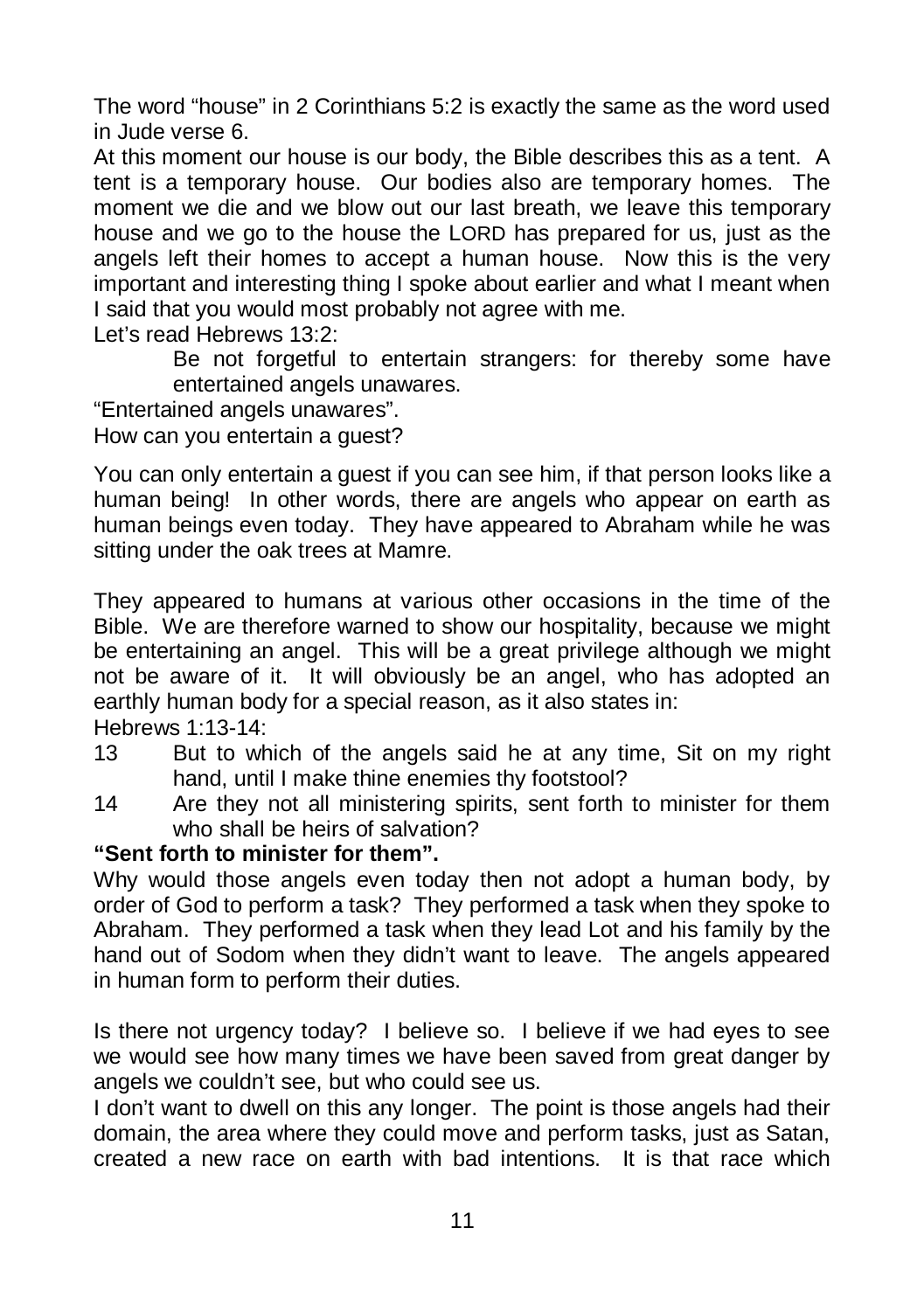created this sinful godless earth so that God was compelled to stop the world.

As it was in the days of Noah, so it will be with the arrival of the Son of man. Just as there was an overwhelming majority of this seed of Satan in the time of Noah, there will be, if we carefully observe the words of Jesus, as we should, an overwhelming race in our time. So the LORD had only one option and that was to destroy them with the Deluge. In our time the LORD will have to destroy again, only this time with fire.

Let's have another look at Genesis 6:11-12:

- 11 The earth also was corrupt before God, and the earth was filled with violence.
- 12 And God looked upon the earth, and, behold, it was corrupt; for all flesh had corrupted his way upon the earth.

Another word for corrupted is adulterated. I believe the word adultery has a deeper meaning too. Today when we speak about adultery, it refers to the planting of foreign seed.

In Hebrew the word for corrupt as stated in Gen. 6:11 is "shawkhath" which means "to decay or to ruin or to destroy".

Let's read in Jeremiah 13:7:

Then I went to Euphrates, and digged, and took the girdle from the place where I had hid it: and, behold, the girdle was marred, it was profitable for nothing.

It was worthless, exactly the same Hebrew word "shawkhath" meaning, "all flesh had corrupted".

You will also find this word in Jeremiah 18. You can recall the parable of the two clay vessels in which the potter had to take one of the clay vessels and put it on the wheel and then he had a look at it.

Let us read how Jeremiah describes it in Jeremiah 18:4:

And the vessel that he made of clay was marred in the hand of the potter: so he made it again another vessel, as seemed good to the potter to make *it*.

The word "marred" is the same Hebrew word to describe "all flesh had corrupted his way upon the earth".

Further on we read how he had to make another vessel – (Jeremiah 19). After he had baked the vessel, he had to throw it on the ground so that it could be shattered. These two vessels are symbolic of the two houses, which came from Israel. The house of Israel, which was remade after it, was not to the satisfaction of the potter. It resembles the house of Israel! The vessel, which had already been made and baked, had to be shattered.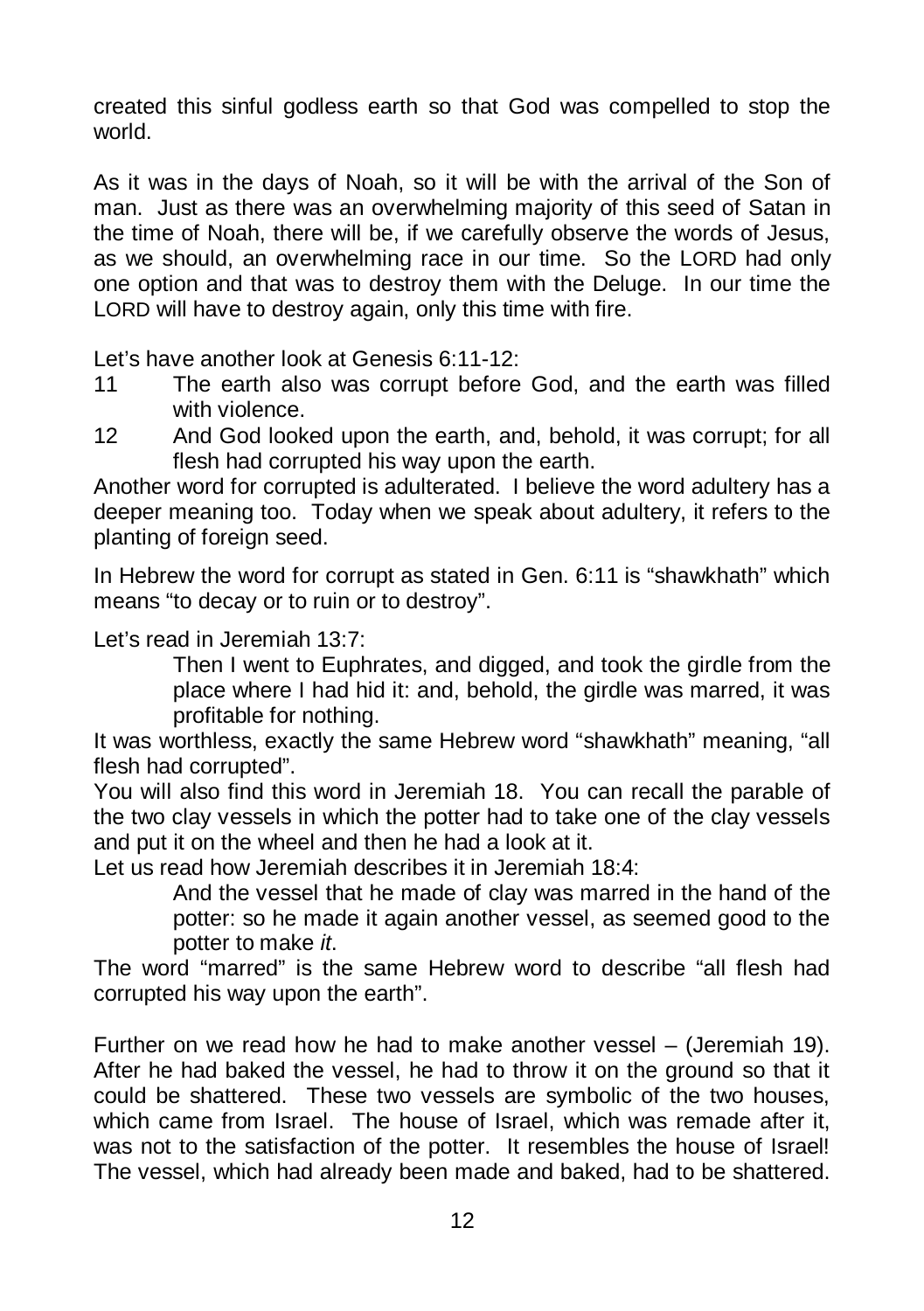This vessel resembles the house of Judah so that it can never again function as the house of Judah!

According to the prophets it will only fulfil its function again when it reunites with the house of Israel and the two become one in the hand of God. But the word "marred" or "corrupted" is the same. Thus, all flesh had corrupted his way upon the earth!

Why?

Because the seed of Satan and of the fallen angels had been added.

Now let's continue with this matter. I am sure you will agree, as I understand it: Jesus said, "as in the days of Noah it will be with the arrival of the Son of man". Then all flesh on this earth must be corrupted, adulterated.

In other words, most people on earth are not from the seed of God! Isn't this terrible?

Even within Israel, the seed of Satan can be found.

Now let us go back to Genesis 6:9:

These *are* the generations of Noah: Noah was a just man *and* perfect in his generations, *and* Noah walked with God.

The Hebrew word used here for "just" is "tamiym" and the meaning is:

Entire, without blemish, physically perfect, pure stock.

Noah was from a pure race. This word is used 46 times in the Bible for animals, which had to be offered. These animals had to be pure and without physical blemish.

Important to note - **physically without blemish**.

One of these 46 references are given to us in Exodus 12:5:

(Here the exodus from Egypt had begun and Israel had to offer a lamb without blemish).

5 Your lamb shall be without blemish, a male of the first year: ye shall take *it* out from the sheep, or from the goats.

"Without blemish" - "tamiym", the same word used for Noah as he was pure.

Ezekiel 46:4, 6, 13:

4 And the burnt-offering that the prince shall offer unto the LORD in the Sabbath day *shall be* six lambs without blemish, and a ram without blemish

"a lamb without blemish" - "tamiym".

6 And in the day of the new moon *it shall be* a young bullock without blemish, and six lambs, and a ram: they shall be without blemish. Again "tamiym".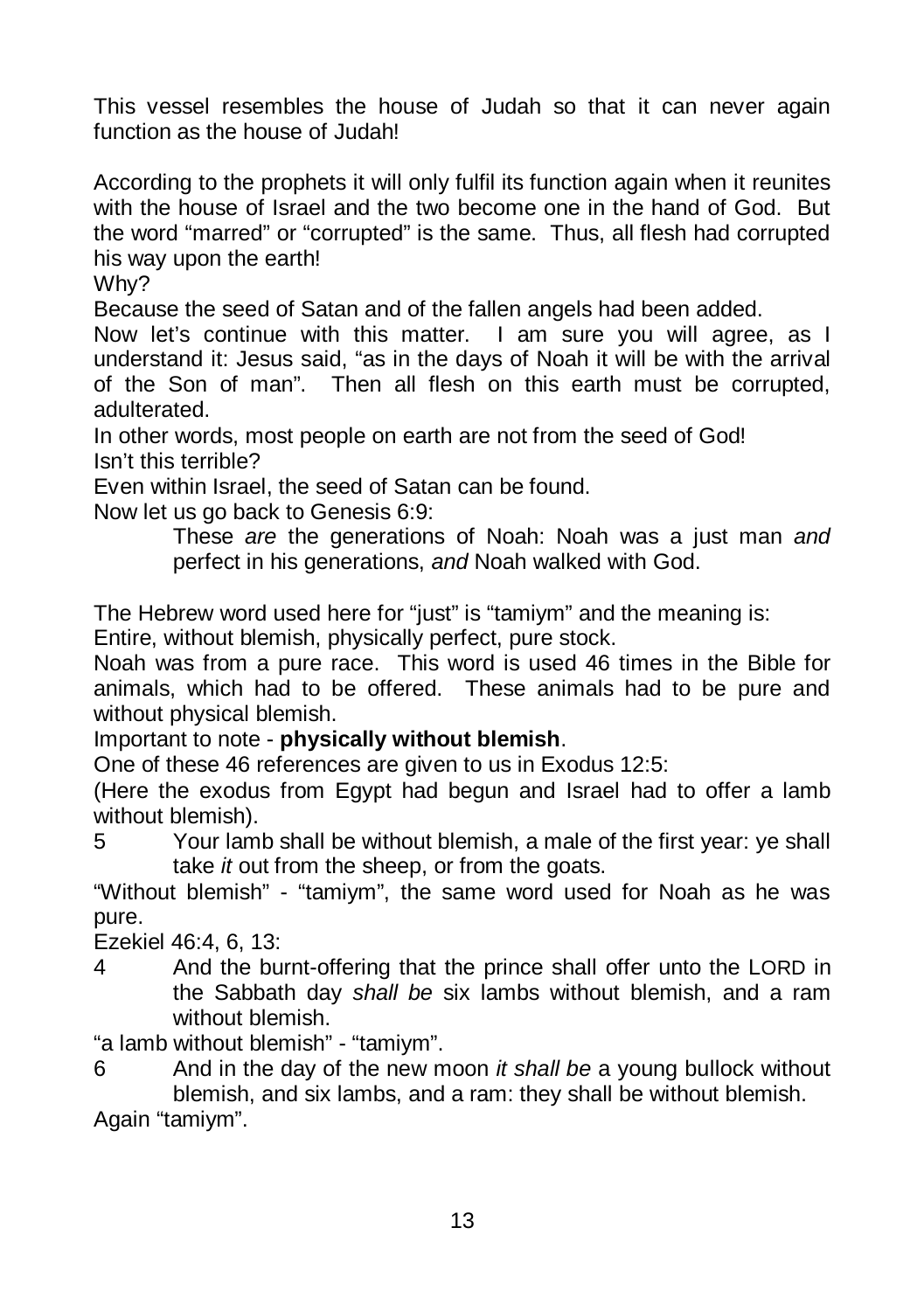13 Thou shalt daily prepare a burnt-offering unto the LORD *of* a lamb of the first year without blemish: thou shalt prepare it every morning.

"Without blemish".

Thus, this word "just" used to describe Noah, now listen carefully, the meaning of this word is not intended to describe Noah as good hearted or honorable. The Holy Spirit, who is the author of these words, wrote these words so that we could seek the truth. Daniel says; "only those who look and search will find this wisdom and the others will not understand it". Noah was physically pure, he was the only one left with the Adam seed in him.

Therefore - Genesis 6:9:

These *are* the generations of Noah: Noah was a just man *and* perfect in his generations, *and* Noah walked with God.

Let us stay with the word "just".

Obviously he was "just", therefore it will not be necessary to discuss his honorability and use the word "pure" again. That won't be necessary. The Holy Spirit has put it to us so that we could see he was physically pure. Also we have to add "pure among his contemporary generations".

"Generations": According to the Strong's Concordance, 8435 – "tôledâh" which comes from the word "Yâlad" (Strong's 3205) which means, to bear, to beget, lineage. Thus generations will mean descent, family, history, birth and so forth.

Noah was "tamiym". He was without blemish. That is what is meant by this word. Unfortunately ministers and pastors preach that Noah was honorable amongst his generations and that he was the only one left amongst them with a noble heart. This is not necessary if we understand that the people around Noah already had the wrong seed in them. This is a double confirmation that the "pedigree" of Noah was pure.

Gesenius states it as follows: "generations, family, races, genesis, geniality, pedigree" in other words your family tree! Because of Noah it is now obvious why such a huge emphasis was placed on the integration and mixing of the races. The seed of Satan wants to adulterate and corrupt the seed of God. This is what happened in the time of Noah and it is also happening today!

Therefore, Noah was the last pure Adamite. His life was according to his genes. Because of the right genes, the correct seed in him, he was a just (pure) man, and he was also a fair person. Obviously Adam was a fair man. What I am saying, is that before Adam sinned, he had been pure, he had been made to the hand of God, to the image of God and yet he sinned.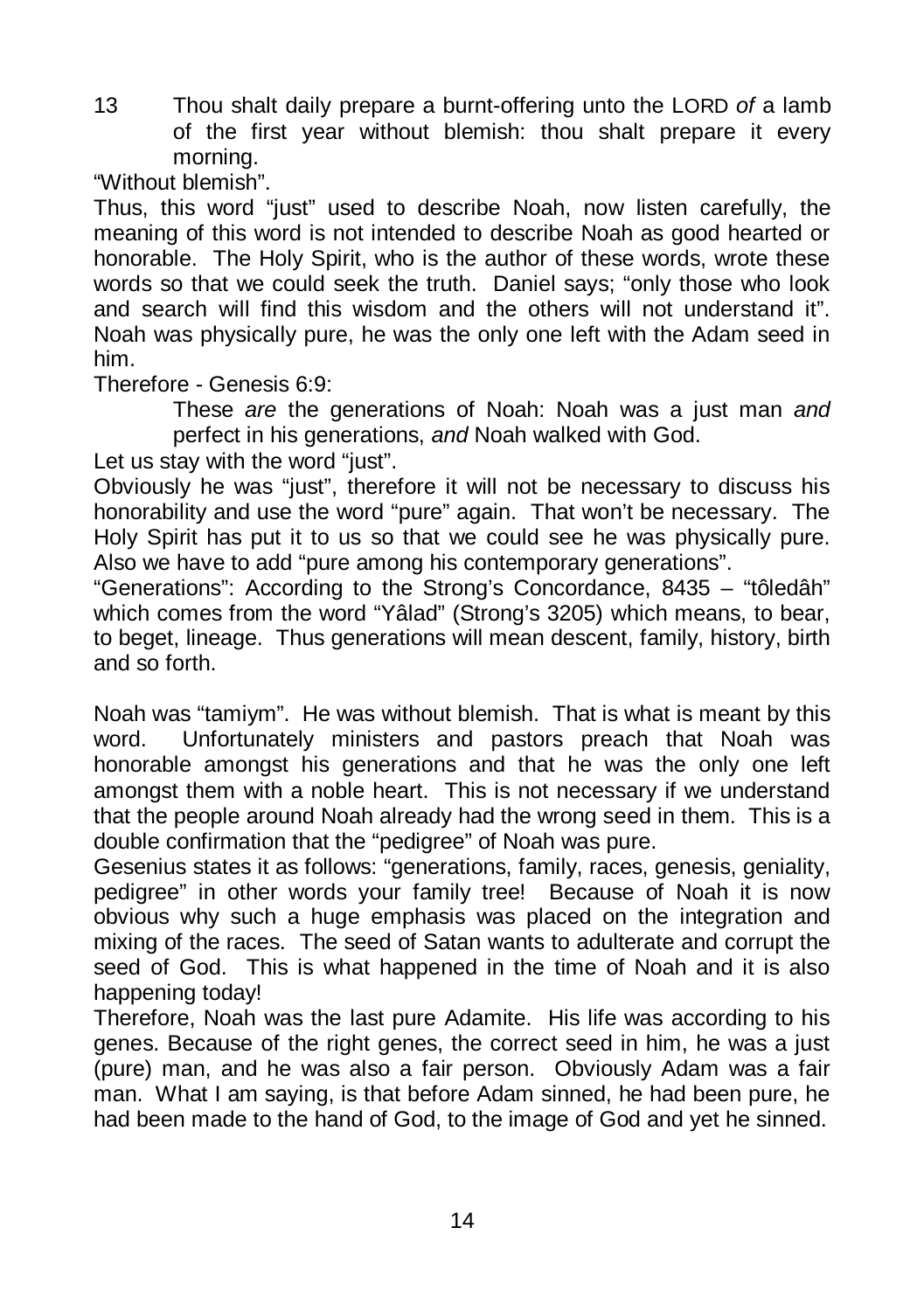This does not mean that if you have the pure seed in you, you are without sin, or incapable of sinning. The fact that you carry the pure seed makes you even more the target of Satan, just as he had targeted Adam. You can be disobedient although you have the correct seed in you and you will also pay the price just as Adam did.

Please do not look at a brother or a sister this morning and smugly think they have sinned and are therefore not from the pure seed. Beware, you are the target of the devil. He who thinks he stands let him take heed lest he fall.

# **The Time Is At Hand**

We live in the time as described in:

Revelation 22:10-14:

- 10 And he saith unto me, Seal not the sayings of the prophecy of this book: for the time is at hand.
- 11 He that is unjust, let him be unjust still: and he which is filthy, let him be filthy still: and he that is righteous, let him be righteous still: and he that is holy, let him be holy still.
- 12 And, behold, I come quickly; and my reward *is* with me, to give every man according as his work shall be.
- 13 I am Alpha and Omega, the beginning and the end, the first and the last.
- 14 Blessed *are* they that do his commandments that they may have right to the tree of life, and may enter in through the gates into the city.

Just as in the time of Noah, there were only a few people left, so will it be in the last days, only a remnant will be left.

Matthew 24:21-22:

- 21 For then shall be great tribulation, such as was not since the beginning of the world to this time, no, nor ever shall be.
- 22 And except those days should be shortened, there should no flesh be saved: but for the elect's sake those days shall be shortened.

I want to declare today that this will be the last effort of Satan to wipe from the face of earth the seed of God. Just as God had to intervene in the time of Noah, God will have to intervene once more to protect His seed. Therefore I believe that the immediate future will be tremendously challenging for all of us. We have to remain close to the LORD and to one another, His cherished children.

If a jackal wants to catch a sheep he first makes a lot of noise to send the herd flying and the one who leaves the herd will be caught. Let us stick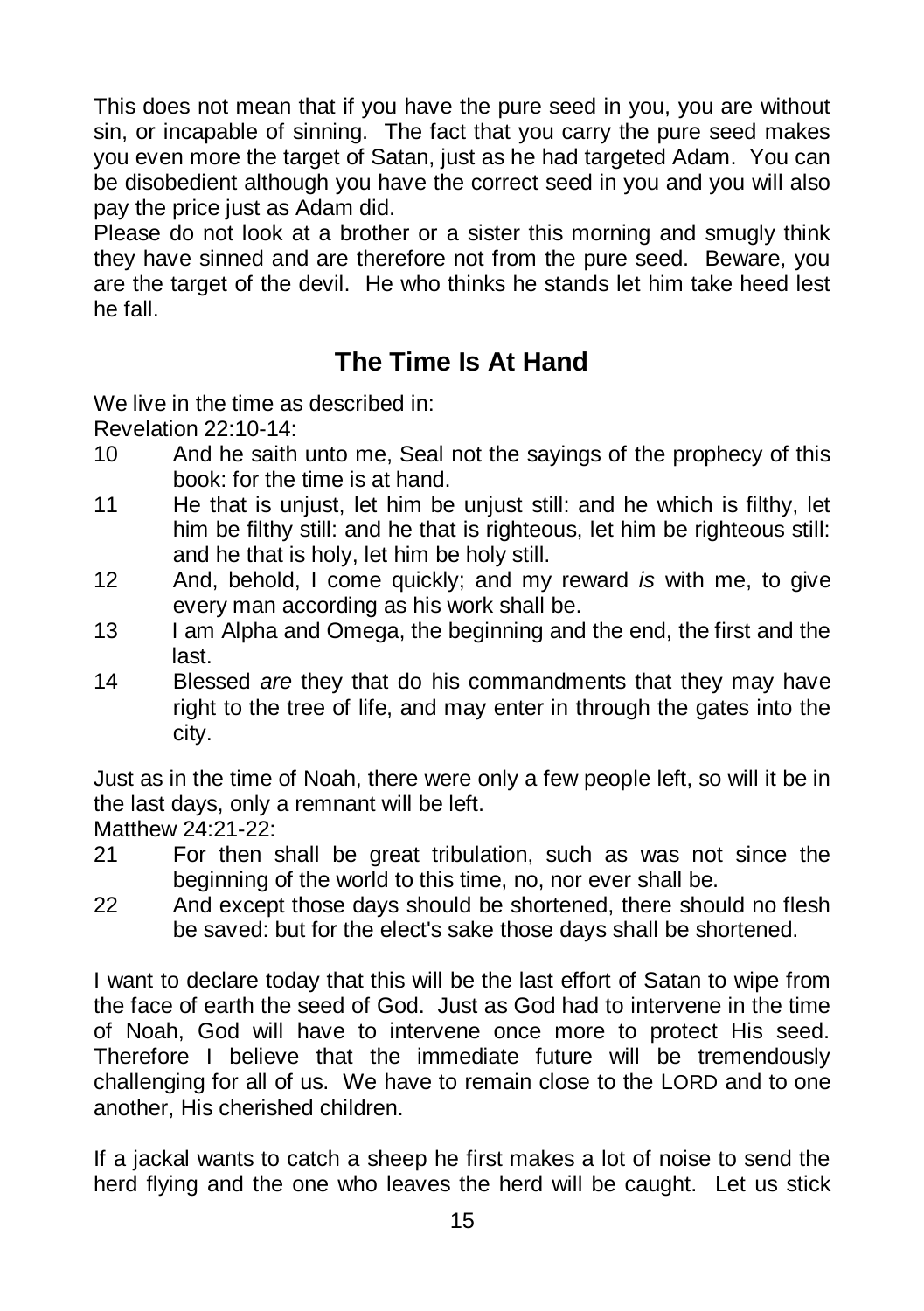together, encourage and pray for one another, let us as a remnant, stay intact until Jesus comes.

He will not take longer as required. Hallelujah!

Let me read to you Isaiah 10:20-22:

20 And it shall come to pass in that day*, that* the remnant - - - - - (The ladies will know what a remnant is, but to illustrate, it is the last piece of material left on a roll, a remnant. Sometimes so small that you can hardly do anything with it. This is how it is meant to be understood).

Let me carry on with verse 20:

- - - - of Israel, and such as are escaped of the house of Jacob, shall no more stay upon him that smote them; but shall stay upon the LORD, the Holy One of Israel, in truth.

- 21 The remnant shall return, even the remnant of Jacob, unto the mighty God.
- 22 For though thy people Israel be as the sand of the sea, yet a remnant of them shall return: the consumption decreed shall overflow with righteousness.

"The consumption decreed".

Just as the LORD decreed the seed of Satan and the fallen angels with the flood, so the LORD will do in this time.

Where will you and I stand then?

Also in Jeremiah 23:3 we read:

And I will gather the remnant of my flock out of all countries whither I have driven them, and will bring them again to their folds; and they shall be fruitful and increase.

Here we find "the remnant of my flock"!

Praise the LORD!

Also in Luke 12:32:

Fear not, little flock; for it is your Father's good pleasure to give you the kingdom.

Praise the LORD!

We are being deceived and the devil is the impostor on our pulpits, to beguile God's nation by telling them there is no difference between races, we are all one before God and we have to love our neighbour etcetera. Our nation is frightfully being deceived. This is Satan's last onslaught.

In Jesus' Prophecy we are warned four times with the words: "Beware, Beware, Beware, and Beware". He warned us to beware of deception. There will be ministers and so-called prophets who will perform great miracles to such an extent that even the very elect will be deceived.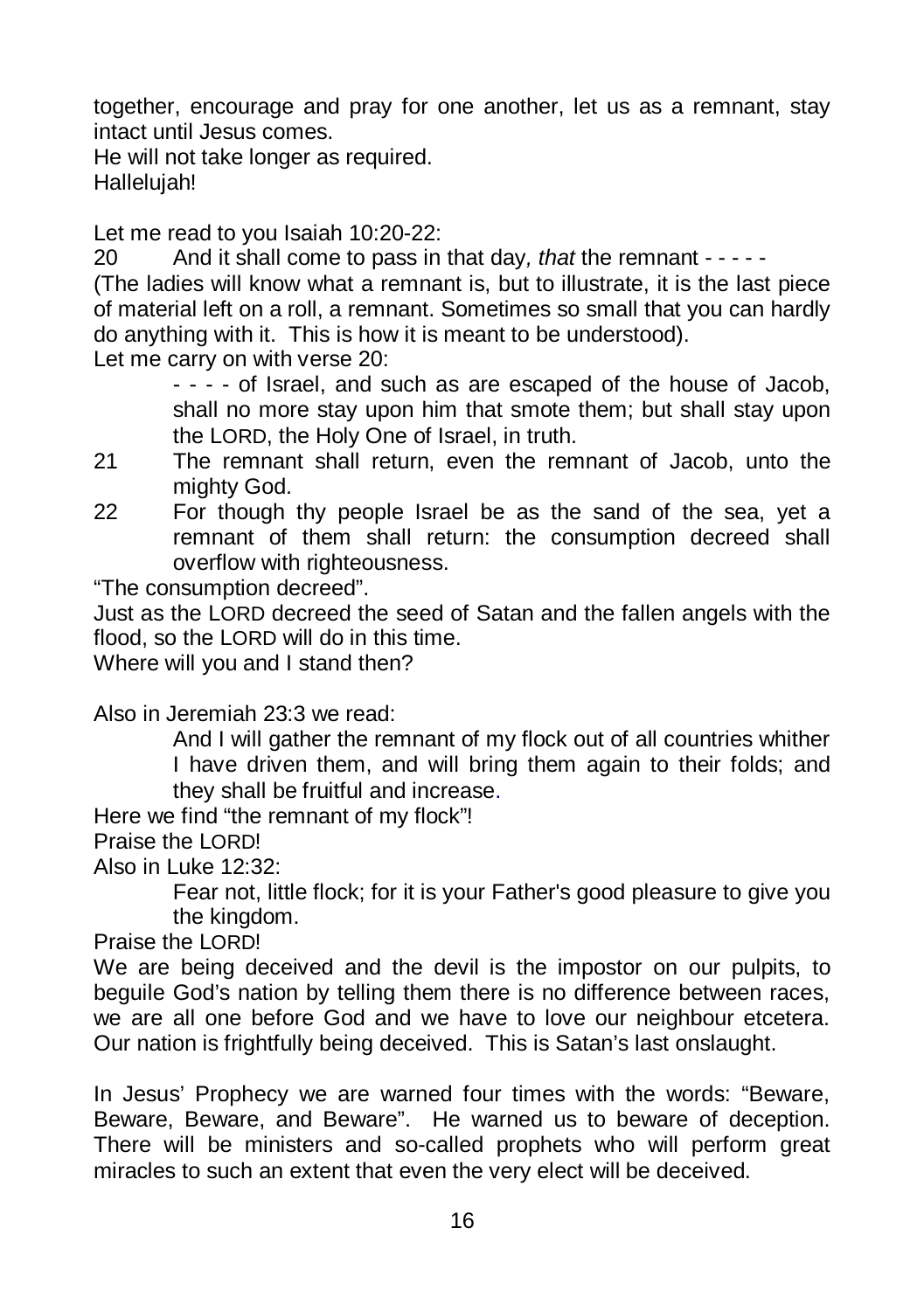For this reason you are called a racist at the slightest demand for a pure race.

In the book "The Road to Damascus" we read the unctuous rectitude that God is the God of the poor, God is the God of the suppressed. God is everyone's God, one shouldn't discriminate against Blacks or Coloured races.

My brother and sister we will be the accused. The whole theology was taken over by Satan. You will have to know the LORD and you will have to know His word and be loyal to Him.

In my book "Apartheid" (1955) I wrote that we had to teach the black man the Gospel and the Word so that he will know who he is and who we are. If we had explained their position to them, we wouldn't have had these problems today, as they wouldn't have put themselves on an equal footing with us and claim that they have been done an injustice.

May the LORD bless us as He did with Noah so that we will also be the "just" people before God in these last days.

AMEN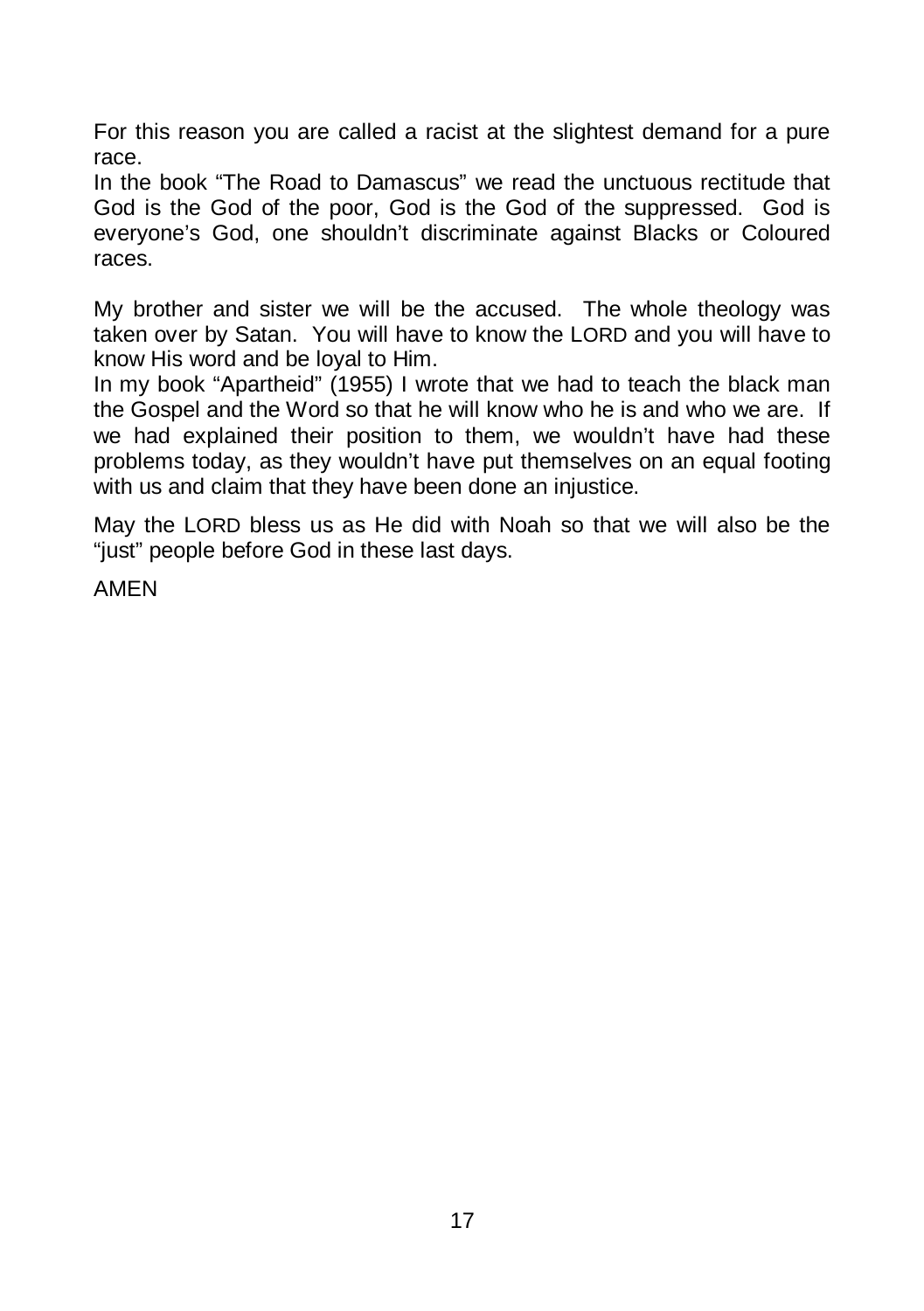# **Something about the Author**

F.W.C. Neser was trained as a Scientist but is a dedicated Christian since his youth. To him the Bible is the Word of God from Genesis to Revelation.

Very early in his life he came to realise that man himself is the cause of all wars, depressions, famine, droughts, disease, and misery here on earth.

He saw that God had given his absolute Law to Israel, his chosen people and had promised that should they live thereby they would be free of all adversity and would then act as God's exemplary nation on earth.

A matter of importance, which became clear to Neser, was that Israel was neither the Jew nor the Church. It was with gratitude that he eventually discovered the great truth, namely that Israel was in fact the Germanic, Anglo-Saxon and Celtic peoples.

With the imminent Second Coming of Christ, Israel will come to a true regeneration, will be filled with the Holy Spirit and with Jesus the Messiah as their King, they will lead the world back to a state of perfect harmony with God.

F.W.C. Neser has written the following books:

#### **Appendix:**

Afrikaans Books available from Ekklesia.

| <b>No</b>      | Title                                             |
|----------------|---------------------------------------------------|
| 1              | Die Afrikaner -- 'n Unieke Volk                   |
| 2              | Ander Evangelie                                   |
| 3              | Segregasie -- Wat sê die Skrif?                   |
| 4              | Die Bedienings Gawes van Jesus Christus           |
| 5              | Die Bybel is Waar                                 |
| 6              | Christendom en Kommunisme                         |
| $\overline{7}$ | Die Boek van Daniël                               |
| 8              | Daniël se 70ste Week                              |
| 9              | Die Derde dag Opstanding van Christus             |
| 10             | Deur Lyding na Volmaaktheid                       |
| 11             | Die Brief van die Apostel Paulus aan die Efésiërs |
| 12             | Die Bybel Voorspel Atoomoorlog                    |
| 13             | Die Doop, in watter Naam (pamflet)                |
| 14             | Die Duiwel                                        |
| 15             | Engele                                            |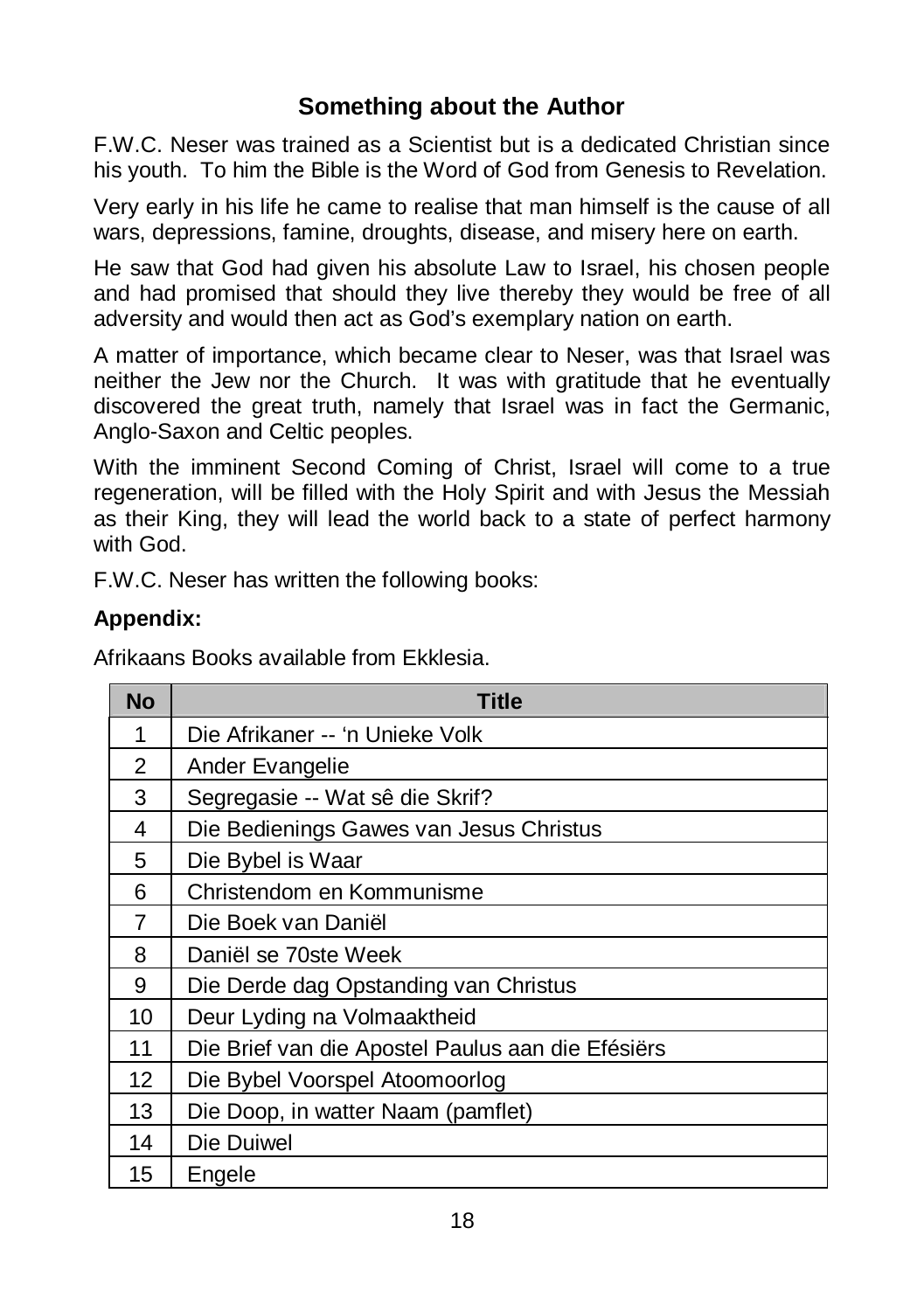| No | <b>Title</b>                                                 |
|----|--------------------------------------------------------------|
| 16 | Die Fondament van die Christelike Lewe                       |
| 17 | Die Gawes van die Heilige Gees                               |
| 18 | God se Groot Week                                            |
| 19 | <b>Goddelike Genesing</b>                                    |
| 20 | Die Profeet Hoséa                                            |
| 21 | In die Oppersaal                                             |
| 22 | Insig in die Verlede en die Hede bring Uitsig op die Toekoms |
| 23 | <b>Israel in die Nuwe Testament</b>                          |
| 24 | Die Israelwaarheid - TV Onderhoud                            |
| 25 | Die Boek van Jesaja                                          |
| 26 | Jesus van Nasaret                                            |
| 27 | Die Boek van Joël                                            |
| 28 | Die Kerk van Rome en die Mens van Sonde                      |
| 29 | Krag van die dwaling                                         |
| 30 | Die Kruis                                                    |
| 31 | Moses en sy "Kusitiese" Vrou                                 |
| 32 | Mure van Jerusalem                                           |
| 33 | Na die Dood - Wat Dan?                                       |
| 34 | Die Name van God                                             |
| 35 | Die Nuwe Hemel en die Nuwe Aarde                             |
| 36 | Die Boek van Openbaring                                      |
| 37 | Die Openbaringe van die Apostel Paulus                       |
| 38 | Die Opraping                                                 |
| 39 | Die Brief aan die Romeine                                    |
| 40 | <b>Rusland in Profesie</b>                                   |
| 41 | Die Sabbat                                                   |
| 42 | Die Slang van Génesis 3                                      |
| 43 | Sommige Aspekte van die Werk van die Heilige Gees            |
| 44 | Tempel van God                                               |
| 45 | Terwille van die Engele                                      |
| 46 | Troos troos my Volk sê julle God                             |
| 47 | Die Twee Sade op Aarde.                                      |
| 48 | Die Tyd van die Heiden                                       |
| 49 | Verblinding van Sinne                                        |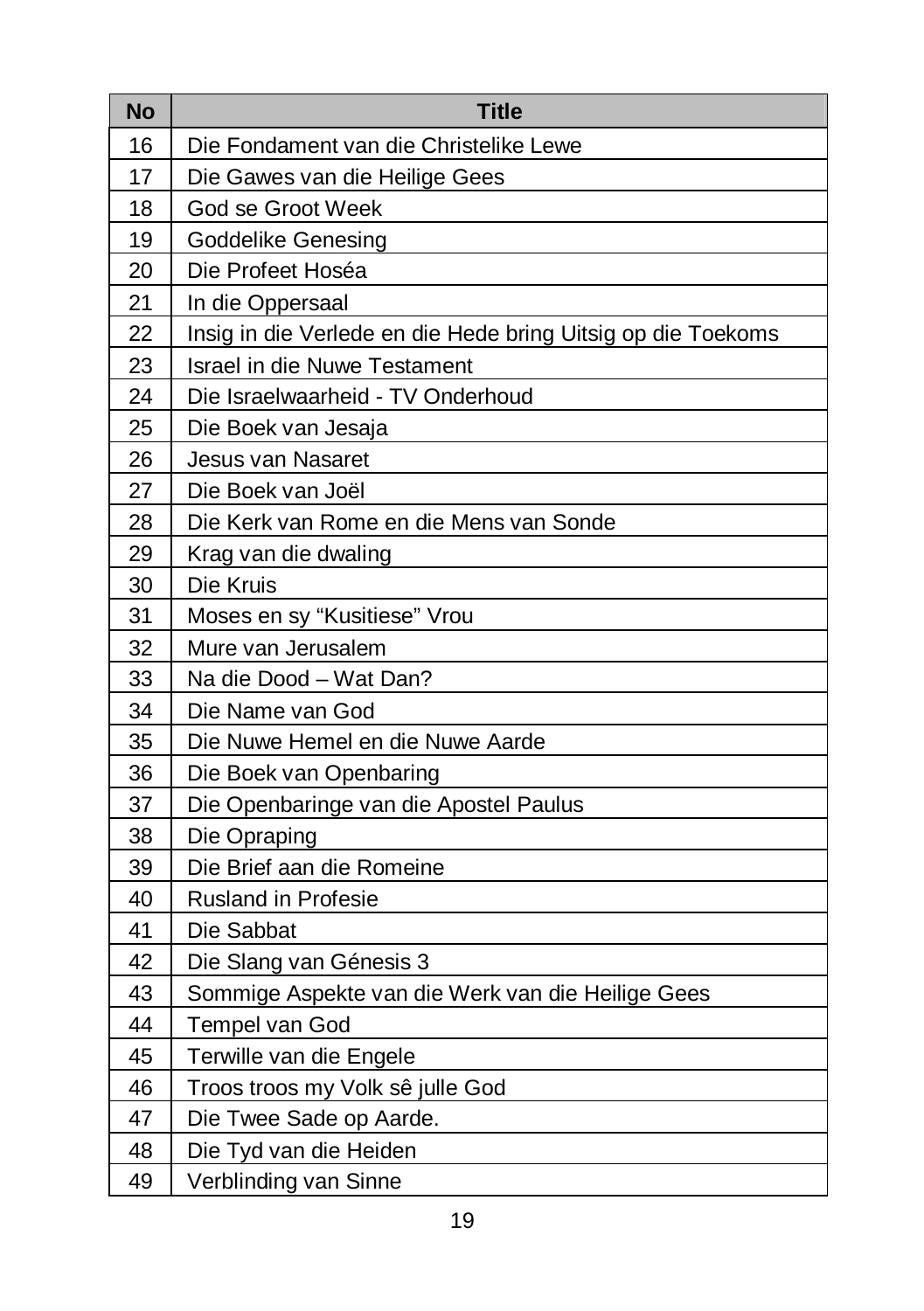| <b>No</b> | Title                                             |
|-----------|---------------------------------------------------|
| 50        | Die Groot Verdrukking                             |
| 51        | Die Verlore Tien Stamme van Israel Deel 1         |
| 52        | Die Verlore Tien Stamme van Israel                |
| 53        | Versterk mekaar in 'n tyd soos hierdie            |
| 54        | Die Vrug van die Heilige Gees                     |
| 55        | Waar het Kain sy Vrou Gekry?                      |
| 56        | Waarom die Bybel die Eet van Varkvleis Verbied    |
| 57        | Wat die Bybel ons Leer Aangaande die Heilige Gees |
| 58        | Wat die Bybel ons Leer Aangaande die Mens         |
| 59        | Wat die Bybel ons Leer Aangaande God              |
| 60        | Die Wederkoms van Christus                        |
| 61        | Wêreldgebeure                                     |
| 62        | Die Wet van die Here                              |
| 63        | Wie is my Naaste?                                 |
| 64        | Wie was Hulle?                                    |

# **Nuwe byvoegings:**

| <b>No</b> | <b>Title</b>                            |
|-----------|-----------------------------------------|
| 65        | Hoe sal ons ontylug                     |
| 66        | Wat ek vrees kom oor my                 |
| 67        | Laat U wil geskied                      |
| 68        | Die Arsenale van God                    |
| 69        | Die kinders van God                     |
| 70        | Noag die Opregte                        |
| 71        | Ken U Vyand                             |
| 72        | Die Groot opdrag                        |
| 73        | Die Wonderlike Wêreld van Môre          |
| 74        | Die Volk en Verootmoediging             |
| 75        | Die Troon van Dawid                     |
| 76        | Die Huidige Wêreldstelsel               |
| 77        | Galásiërs 3                             |
| 78        | Uitlander en Vreemdeling/ Griek of Jood |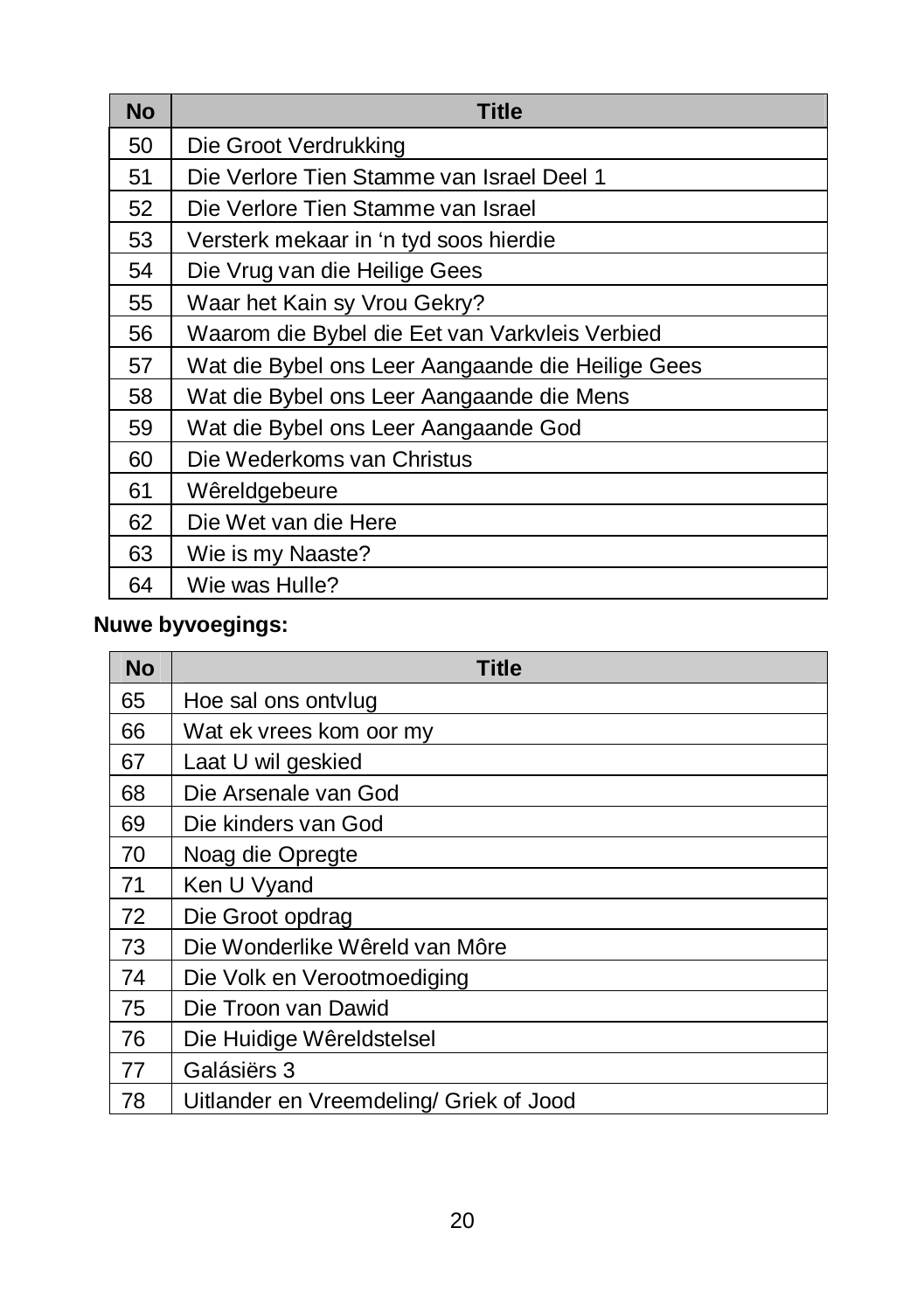### **English Books available**

| <b>No</b>      | <b>Title</b>                                                  |
|----------------|---------------------------------------------------------------|
| 1              | After Death What Then?                                        |
| 2              | Segregation - What saith the Scripture?                       |
| 3              | The Bible Predicts "Atomic War"                               |
| 4              | The Book of Joel                                              |
| 5              | The Book of Revelation                                        |
| 6              | Christianity and Communism                                    |
| $\overline{7}$ | Daniel's 70 <sup>th</sup> week                                |
| 8              | The Great Tribulation                                         |
| 9              | The Israel Truth T.V. Interview                               |
| 10             | The Lost Ten Tribes of Israel Part 1                          |
| 11             | The Lost Ten Tribes of Israel                                 |
| 12             | The New Heavens and the New Earth                             |
| 13             | The Origin, History and Destiny of the White Race             |
| 14             | The Past the Present and the Future in the Light of Scripture |
| 15             | The Rapture                                                   |
| 16             | Russia in Prophecy                                            |
| 17             | The Serpent of Genesis 3                                      |
| 18             | Why the Bible Prohibits Pork                                  |
| 19             | <b>World Affairs</b>                                          |

### **New Additions:**

| <b>No</b> | <b>Title</b>                    |
|-----------|---------------------------------|
| 20        | Sons of God                     |
| 21        | The Two Seeds Upon Earth        |
| 22        | The Bible is True               |
| 23        | Noah the Man Without Blemish    |
| 24        | Israel in the New Testament     |
| 25        | Moses and his Cushite wife      |
| 26        | Unpublished writings 1953       |
| 27        | The Wonderful World of Tomorrow |
| 28        | The Book of Isaiah              |
| 29        | Who is Thy Neighbour?           |
| 30        | The Book of Romans              |